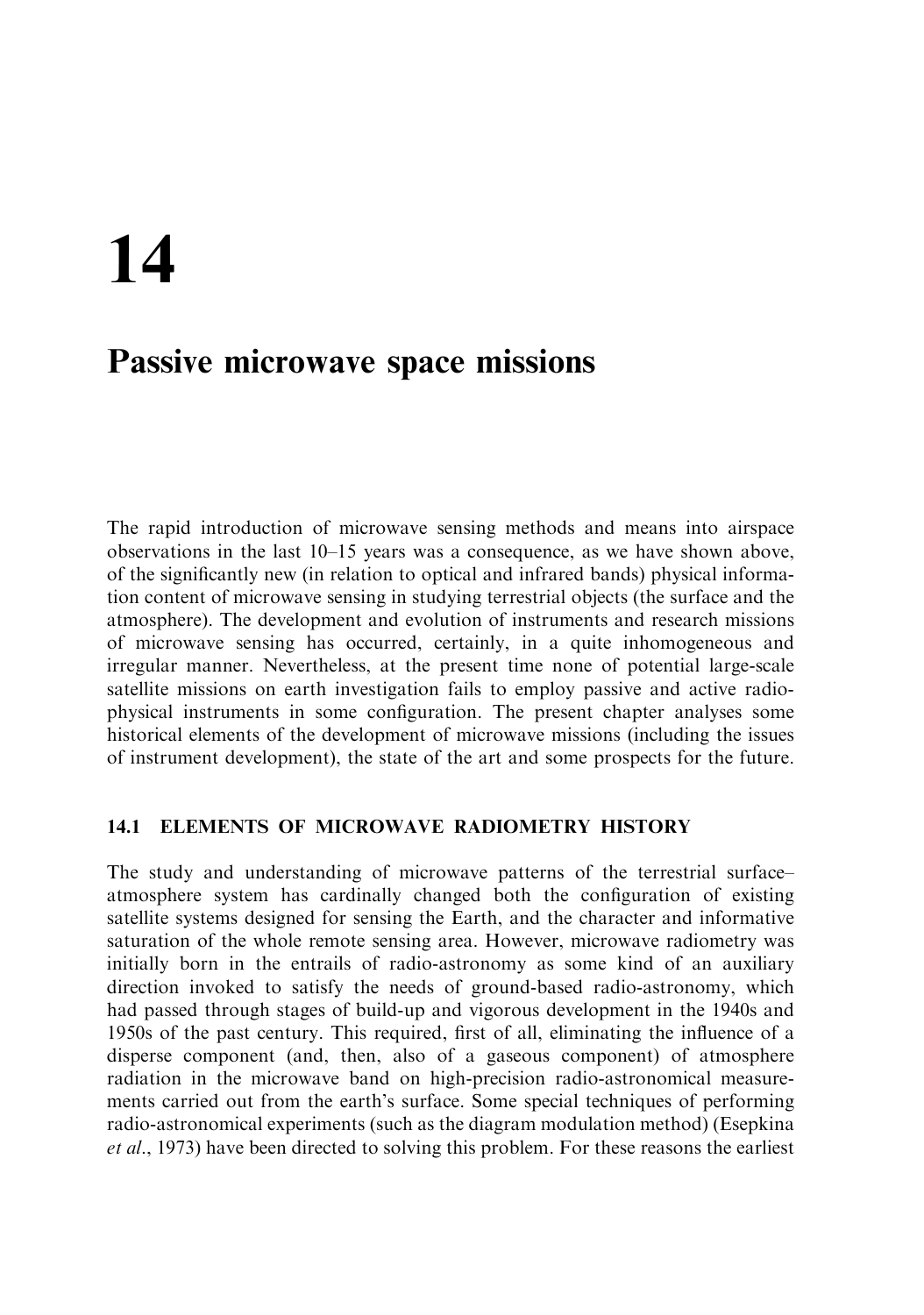microwave investigations were entirely based on an instrumental foundation and on the methodological basis of radio-astronomy.

The first microwave investigations of radio-emission of the atmosphere at the wavelength of 1.5 cm were carried out by Professor Dicke in 1946 by means of the modulation method of measuring the noise signal proposed by himself. This technique, as well as the method of designing the instruments, underwent efficient development and improvement by radio-astronomers in quite various bands of the electromagnetic spectrum (Troitskii, 1951, 1954).

However, the further development and exploration of the short-centimetre and millimetre wavelength bands has put on the agenda the problems of the detailed spectral study of the characteristics of radiowave propagation in the atmosphere and in plasma-like media and of thermal radiation of geophysical media in these bands (Zhevakin and Naumov, 1967; Basharinov et al., 1968). Both the instrumental base of radio-astronomy, and the measurement techniques began to undergo serious reconstruction. This was associated, first of all, with the brevity of the time for observing an object under study (a small accumulation time) and with the prominent polarization properties of geophysical objects. The problem also arose of manufacturing the small-sized instruments and antenna systems that have to be installed on moving platforms and flight vehicles. The existing stationary radioastronomical instruments and the techniques of stationary (ground-based) measurements would obviously not have satisfied the necessary requirements. It may seem surprising, but historically the first extra-vehicular operation of microwave instruments was the launching of the Mariner-2 spacecraft in 1962 (Table 14.1), designed to study the structure and physicochemical content of the cloudy layers of Venus. It was, in fact, searching for water vapour by means of a two-frequency technique, which subsequently became a fully standard and conventional method in the system of space sounders of the terrestrial atmosphere (see Chapter 12 and below). The natural (as we know now) negative scientific result of this mission has been, nevertheless, an important step in the planetary research; and it confirmed the scientific significance of microwave sensing in onboard implementation.

A difficult stage of the establishment of microwave sensing as an independent discipline began in the middle of the 1960s: a series of air-based radiometric instruments was produced for meteorological investigations and military-technological applications (see the review by Khodyrev et al., 1972). An important step at this stage was the development, for the first time in the USSR, of multifrequency onboard radiothermal instruments and their installation on the 'Cosmos-243' satellite that was launched in 1968 (Table 14.1). The significance of this spacebased experiment can hardly be exaggerated. In essence, the principal possibility was demonstrated of receiving physical and geophysical information from outer space by means of radiothermal systems. In addition, some serious scientific results were obtained concerning the relation between the global integrated content of water vapour and liquid-drop water in the atmosphere, as well as some other results (see Chapter 12). This space-based experiment was repeated in 1970 on the 'Cosmos-384' satellite. However, these experiments have also revealed some limitations of the measurement methodology used - namely, a purely track mode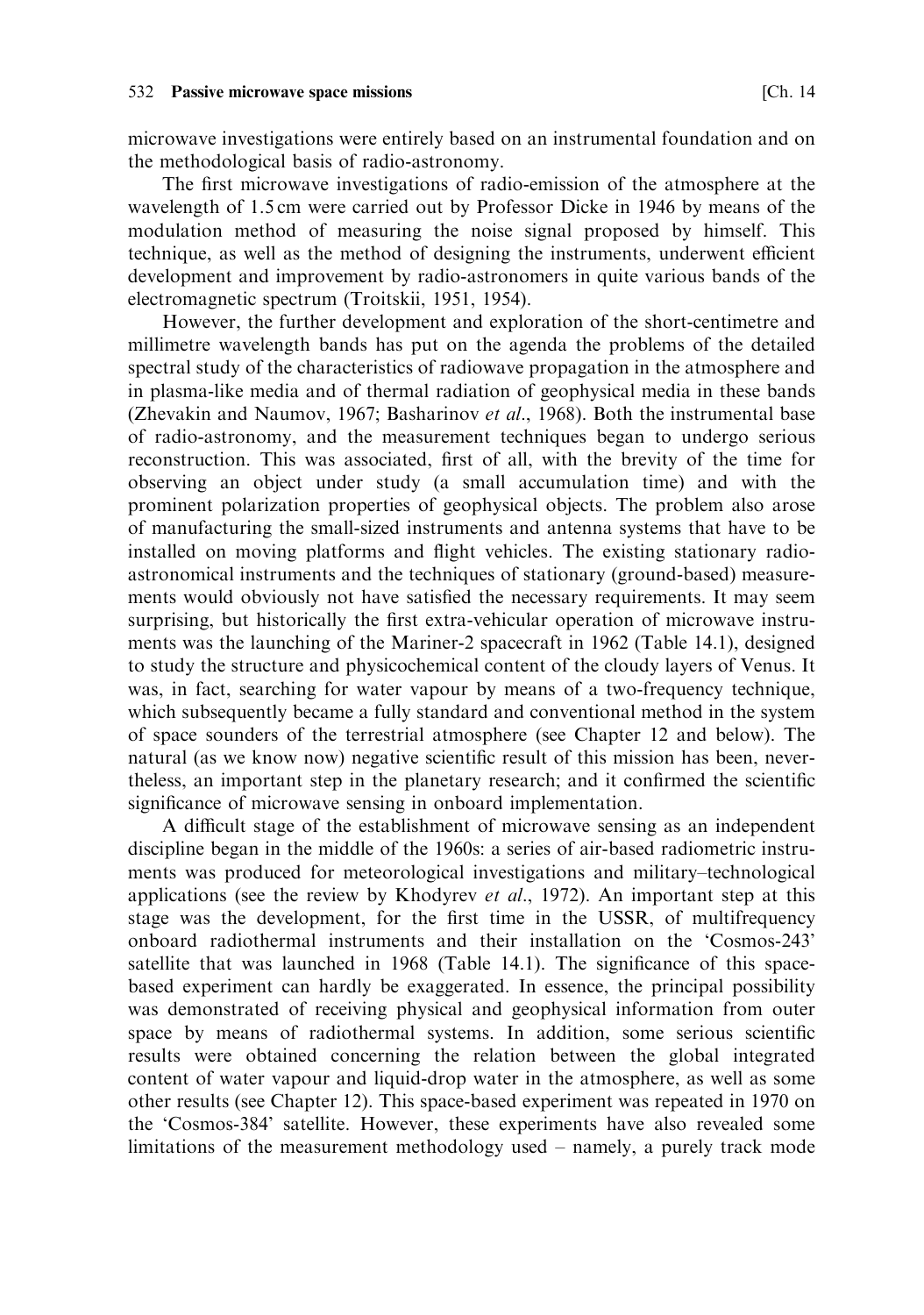of measurements employing nadir-viewing antennas. Under such an observation mode it was impossible to obtain a spatial map of the distribution of the radiation field of geophysical objects and to find their polarization characteristics.

An important step in this direction was the development and launching of panoramic scanning radiothermal instruments ESMR on the Nimbus-5 satellite in 1972. Its characteristics were as follows: the frequency, 19.35 GHz; the swath-width of scan, 3000 km; and the instantaneous spatial resolution, 29 km. The scanning was performed in the cross-track mode by means of an electronically scanned phase array. The second item of instrumentation was the first version of the radiothermal probe (Table 14.1), which included three channels in the 5-mm line of oxygen and two channels for sensing according to the two-frequency technique (Chapter 12). This set has operated in the track mode. At this stage, in essence, there took place the formation and separation of microwave observation systems into three types: tracktype systems, systems of panoramic (or scanner) type (the imagers), and measurement systems (or atmospheric sounders). This tendency has strengthened subsequently. However, each of these channels, in its turn, has continued operating in the mode of mono-configuration type, that is, one frequency/one polarization/one angle. Apart from using the centimetre band, in 1973 an attempt was undertaken to build an onboard radiometre of decimetre band (at the wavelength of 21 cm) with an angular resolution of  $15^{\circ}$ , and to operate this system onboard the Skylab spacecraft. Radiothermal instruments of centimetre band with a parabolic-type antenna system, having a considerable aperture (the diametre of 117 cm) and mechanical scanning, were installed on the same station.

The next step in microwave sensing was the inclusion of polarization measurements on the Meteor satellite (1974) in a track mode, and panoramic-type ESMR instruments (37 GHz) of have operated on the Nimbus-6 satellite in the twopolarization mode. The SCAMS sounder has also already operated in the scanner mode. It is important to note that in the microwave ESMR system the phase array was used for the last time as a scanning antenna system. The reason for this was, first of all, the high electromagnetic losses in the beam control system and, accordingly, the great noise contribution to the measured signal. Besides, the specialists had some doubts concerning the chosen cross-track type of scanning. This is associated with the fact that the elements of the surface under investigation are considered in a single frame at various angles, and, since the earth's surface and the sea surface have prominent polarization properties in the microwave band, a serious uncertainty arises in interpreting the microwave images. This problem was solved by developing and introducing a new type of scanning, namely, conical-type scanning, where all elements of the surface under investigation are observed at a strictly fixed viewing angle. Then the multifrequency (five frequencies), two-polarization (vertical and horizontal) panoramic SMMR instruments set was developed and launched in 1978 on two spacecraft simultaneously – Nimbus-7 and Seasat (Njoku et al., 1980). Whereas the Seasat spacecraft has operated for three months only, Nimbus-7 has successfully functioned for nine years (up to 1988). According to the radiothermal SMMR system data, a set of interesting results was obtained on studying the state of the World Ocean surface, on the state of snow and glacial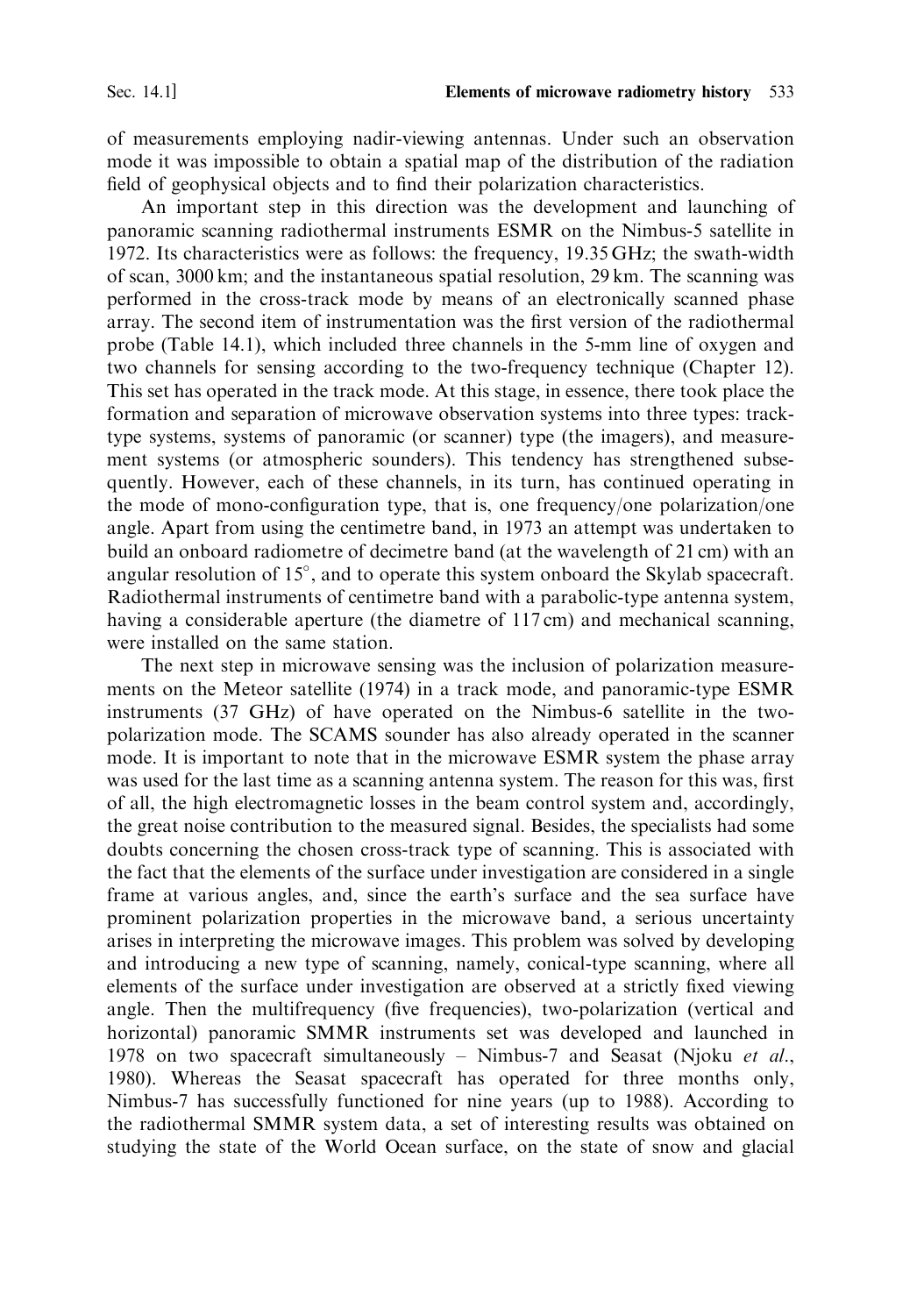| Year<br>of<br>launch | Spacecraft                  | Instrument<br>acronym | Frequencies<br>(GHz)                      | Sensitivity<br>(response)<br>time, s)                    | Swath<br>width of<br>scan (km)            | Antenna<br>type                                                 | Angle and<br>spatial<br>resolution                                               | Principal parameters<br>measured or inferred                                                         |
|----------------------|-----------------------------|-----------------------|-------------------------------------------|----------------------------------------------------------|-------------------------------------------|-----------------------------------------------------------------|----------------------------------------------------------------------------------|------------------------------------------------------------------------------------------------------|
| 1962                 | Mariner-2<br>(Venus fly by) |                       | 15.8<br>22.2                              | 2(1s)                                                    | Planetary                                 | Mechanically<br>scanned parabola;<br>diameter 50 cm             | $1300 \mathrm{km}$                                                               | Limb darkening;<br>temperature; $H_2O$<br>vapour                                                     |
| 1968<br>1970         | Cosmos-243<br>Cosmos-384    |                       | 3.5<br>8.7<br>22.2<br>37                  | 0.7(1 s)<br>0.7(1 s)<br>2.0(1 s)<br>2.0(1 s)             | Nadir<br>viewing                          | Parabolic horn<br>Lens-loaded horn                              | $8.6^\circ$<br>$3.5^\circ$<br>$3.5^\circ$<br>$3.5^\circ$<br>$(15-50 \text{ km})$ | $H2O$ vapour and<br>liquid; sea ice<br>concentration; sea<br>temperature                             |
| 1972                 | Nimbus-5                    | <b>ESMR</b>           | 19.35                                     | 1.5(0.05 s)                                              | 3000                                      | Electronically<br>scanned phase<br>array; $\pm 50^{\circ}$ scan | $1.4^\circ$<br>(29 km)                                                           | Rain and $H_2O$ vapour<br>maps; firn and ice<br>concentration and<br>classification                  |
|                      |                             | <b>NEMS</b>           | 22.35<br>31.40<br>53.65<br>54.90<br>58.80 | 0.3(2 s)<br>0.4(2 s)<br>1.2(2 s)<br>0.6(2 s)<br>0.7(2 s) | Nadir<br>viewing                          | Five lens-loaded<br>horns                                       | 185 km                                                                           | Temperature profile;<br>$H2O$ vapour and<br>liquid; firn and ice<br>classification and<br>snow cover |
| 1973                 | Skylab                      | $S-193$               | 13.9                                      |                                                          | 180                                       | Mechanically<br>scanned parabola;<br>diametre 117 cm            | $2.8^\circ$<br>$(16 \text{ km})$                                                 | Soil moisture                                                                                        |
|                      |                             | $S-194$               | 1.41                                      | 0.5(1 s)                                                 | Nadir<br>viewing                          | Phase array                                                     | $15^\circ$<br>$(115 \,\mathrm{km})$                                              | Soil moisture                                                                                        |
| 1974                 | Meteor                      |                       | 37                                        |                                                          | Dual<br>polarization<br>35° from<br>nadir |                                                                 | $40 \times 60$ km                                                                | $H2O$ precipitation<br>and vapour                                                                    |

Table 14.1. History of microwave radiometry in space.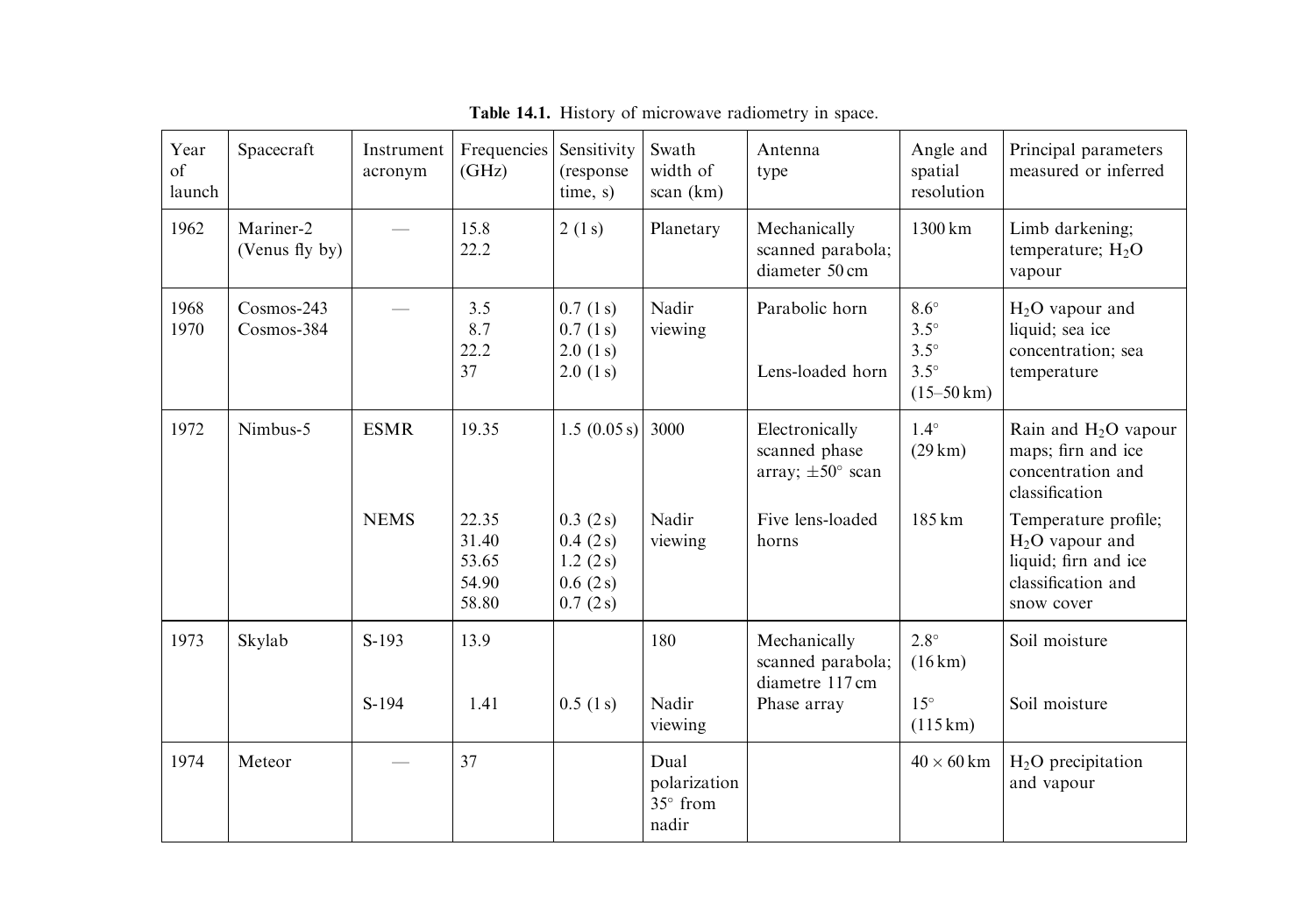| 1975           | Nimbus-6                        | <b>ESMR</b>  | 37                                                | 1.0(1 s)                                                               | 1300                                     | Dial polarization<br>electronically<br>scanned array                                | $0.7 \times 0.95^{\circ}$<br>$(20 \times 43 \text{ km})$ ESMR           | Same as Nimbus-5                                                                                                                |
|----------------|---------------------------------|--------------|---------------------------------------------------|------------------------------------------------------------------------|------------------------------------------|-------------------------------------------------------------------------------------|-------------------------------------------------------------------------|---------------------------------------------------------------------------------------------------------------------------------|
|                |                                 | <b>SCAMS</b> | 22.2<br>31.6<br>52.8<br>53.8<br>55.4              |                                                                        | 2700                                     | Three rotating<br>hyperbolic mirrors                                                | $150 \mathrm{km}$                                                       | Same as Nimbus-5<br><b>NEMS</b>                                                                                                 |
| 1978<br>1979   | TirosN,<br>$NOAA-5$<br>$NOAA-6$ | <b>MSU</b>   | 50.3<br>53.7<br>55.0<br>57.9                      |                                                                        | 2300                                     | Dual rotating<br>mirrors                                                            | $110 \mathrm{km}$                                                       | Temperature profile<br>maps                                                                                                     |
| 1978<br>(1988) | Nimbus-7                        | <b>SMMR</b>  | 6.6<br>10.69<br>18.0<br>21.0<br>37.0              | 0.7(0.1 s)<br>0.8(0.06 s)<br>0.9(0.06 s)<br>1.0(0.06 s)<br>1.4(0.06 s) | 800<br>Incidence<br>angle $50.3^\circ$   | Conical scan single<br>oscillating mirror;<br>dial polarization;<br>diameter 0.79 m | $43 \times 68$ km<br>$36 \times 56$ km<br>$18 \times 27$ km             | $95 \times 148$ km Same as ESMR;<br>$70 \times 109$ km sea state (wind speed),<br>sea temperature, snow<br>cover; soil moisture |
| 1978           | Seasat                          | <b>SMMR</b>  | 6.6<br>10.7<br>18.0<br>21.0<br>37.0               | 0.9(0.1 s)<br>$0.9$ (0.06 s) Incidence<br>1.5(0.06 s)<br>1.5(0.03 s)   | 600<br>1.2 (0.06 s) angle $48.8^{\circ}$ | Conical scan single<br>oscillating mirror;<br>dial polarization;<br>diameter 0.79 m | $4.2^\circ$<br>$2.6^\circ$<br>$1.6^\circ$<br>$1.4^\circ$<br>$0.8^\circ$ | Same as SMMR<br>Nimbus-7                                                                                                        |
| 1979           | Salyut-6                        | $KRT-10$     | $2.5(12 \text{ cm})$<br>0.42<br>$(72 \text{ cm})$ |                                                                        |                                          | Single parabolic<br>mirror; diameter<br>10 <sub>m</sub>                             |                                                                         | Thermal maps of soil<br>and sea surface                                                                                         |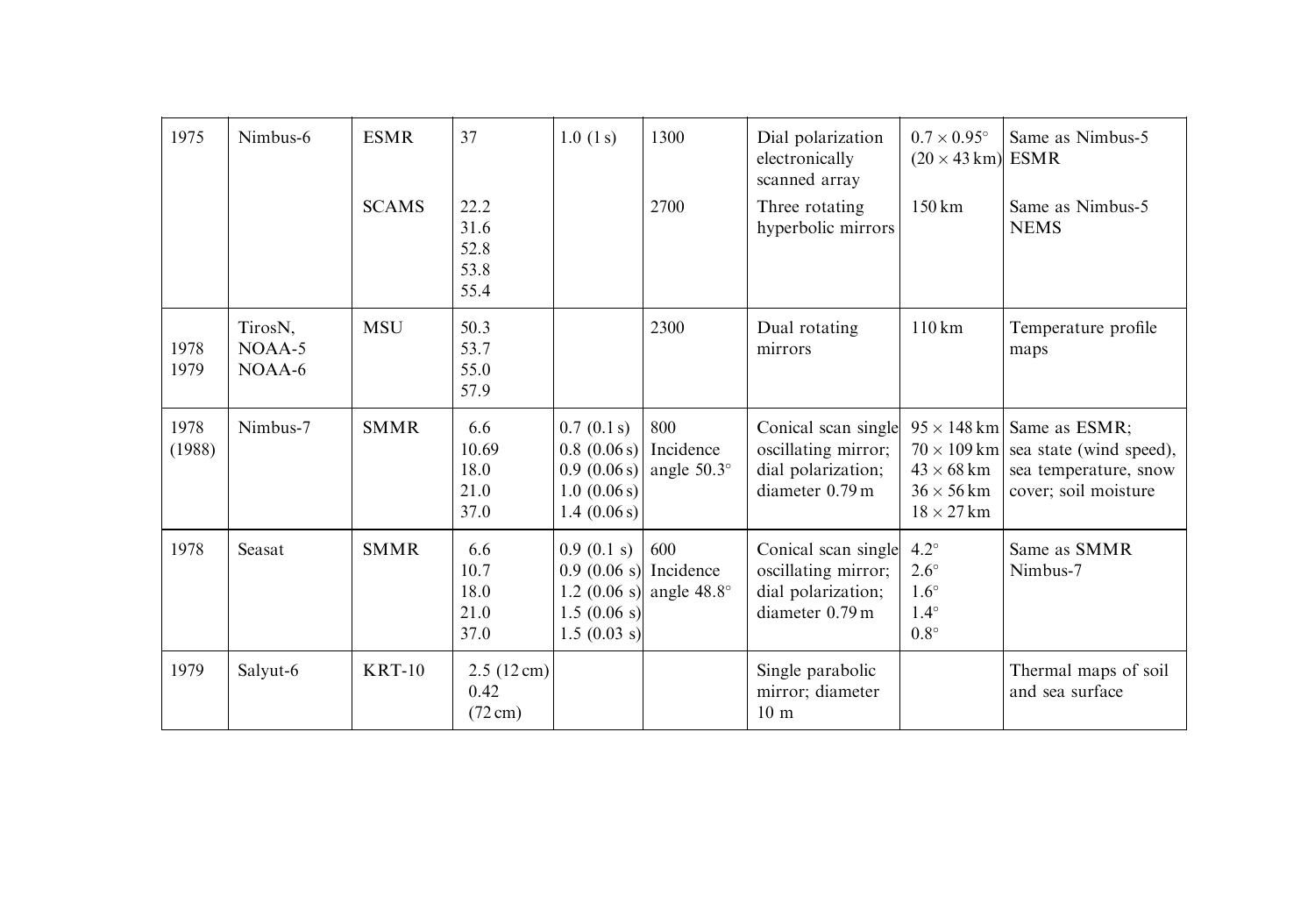covers, on humidity conditions among others. Doubtless, the successful operation of the radiothermal SMMR instruments has marked by itself the termination of the primary stage (1968–1978) and the beginning of the contemporary stage of microwave space-based sensing in the centimetre and millimetre bands.

However, attempts to advance into the decimetre (and even into the metre) band with acceptable spatial resolution are continuing. So, the deployable KRT-10 space radiotelescope with an antenna mirror diametre of 10m was successfully launched and operated at wavelengths of 72 and 12cm on the Russian 'Salyut-6' manned space station in 1979 (Danilov et al., 1979). This achievement gave, at the end of the 1970s, Russian and Western specialists a reason to hope for a rapid realization of ambitious projects on building giant radio-antennas with a mirror diametre of 100 m to 10 km (!) (Bujakos et al., 1978; Card et al., 1978; Blume et al., 1978). These instruments should be designed for radio astronomy and microwave radio sensing applications. These hopes could not be realized, however. And only in the most recent times have similar projects became the subject of active discussion in the literature (Wilson et al., 2000); and the 'Radioastron' project (Kardashiov, 2000) is at the stage of industrial implementation now.

#### $14.2$ ONGOING MISSIONS AND TENDENCIES OF THEIR **DEVELOPMENT**

Below we shall briefly outline a series of ongoing space missions studying and monitoring geophysical and meteorological systems of the earth. A key element of each mission is the inclusion of passive microwave instruments as a major integral part of the space observational system.

### 14.2.1 DMSP mission

The Defense Meteorological Satellite Program (DMSP) is a Department of Defense (DoD) program (Asrar and Dokken, 1993). The DMSP program was developed in an effort to study oceanographic, and solar-terrestrial physics environments. DMSP satellites are in a near-polar orbiting, Sun-synchronous orbit at an altitude of approximately 830 km above the earth. Each satellite crosses any point on the earth twice a day and has an orbital period of about 101 minutes thus providing complete global coverage of clouds every six hours. Earth DMSP satellite monitors the atmospheric, oceanographic and solar-geophysical environment of the earth. Visible and infrared sensors collect images of global cloud distribution across a 3,000 km swath during both daytime and night-time conditions. The coverage of the microwave imagery and sounders are one-half the visible and infrared sensors coverage; thus they cover the polar regions above  $60^{\circ}$  on a twice-daily basis but the equatorial region on a daily basis. The space environmental sensors record along track plasma densities, velocities, composition and drifts. Visible and infrared imagery from DMSP Operational Linescan System (OLS) instruments are used to monitor the global distribution of clouds and resolution, global coverage, and high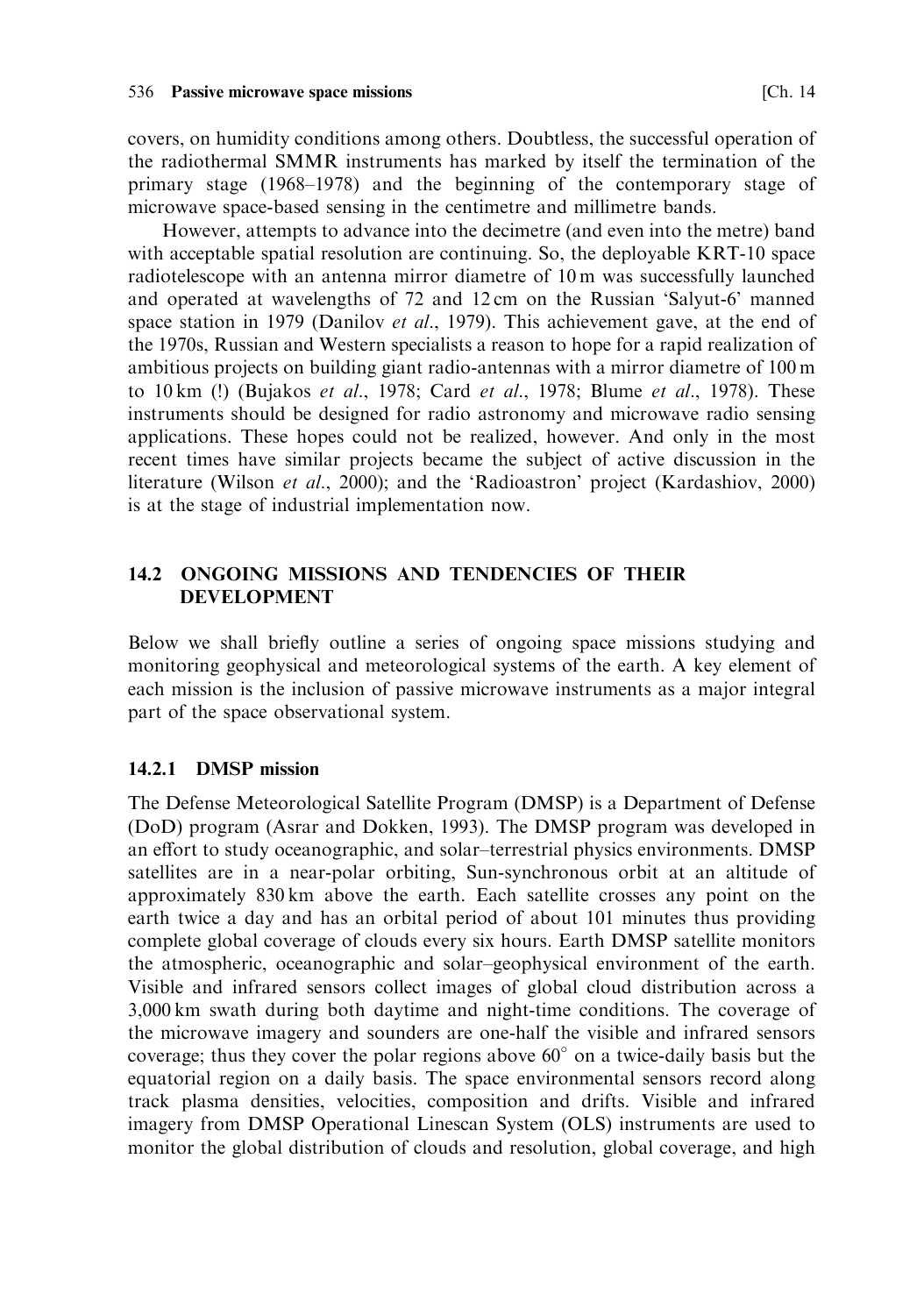resolution, regional coverage, imagery recorded along a 3,000 km scan, satellite ephemeris and solar and lunar data. IR pixel values vary from 190 to 310 kelvins in 256 equally spaced steps. Onboard calibration is performed during each scan. Visible pixels are currently relative values ranging from 0 to 63 rather than absolute values in watts per square metre. Instrumental gain levels are adjusted to maintain constant cloud reference values under varying conditions of solar and lunar illumination. Telescope pixel values are replaced by photomultiplier tube (PMT) values at night. A telescope pixel is 0.55 km at high resolution and 2.7 km at low resolution. Low-resolution values are the mean of the appropriate 25 high-resolution values. A PMT pixel is 2.7 km at nadir. In addition to cloud images, ground-based sources, such as fires, and upper atmospheric sources, like the Northern Lights, night-time imagery records the aurora, city lights, manmade and natural fires and natural gas flaring. The TC images are the most prominent examples of the efficiency of the optical and IR OLS system.

The main element of the DMSP observing system is passive microwave instrumetation. The Special Sensor Microwave/Imager (SSM/I) aboard the Defense Meteorological Satellite Program (DMSP) spacecraft is a seven-channel, four-frequency, linearly polarized, passive microwave radiometric system which measures atmospheric, ocean and terrain microwave brightness temperatures at 19.35, 22.235, 37.0 and 85.5 GHz (Table 14.2). The data are used to obtain synoptic maps of critical atmospheric, oceanographic and selected land parameters on a global scale. SSM/I data are used to derive geophysical parameters; notably,

| Observation frequency (GHz)                   | 19.35          | 22.235         | 37.0           | 85.5           |  |  |
|-----------------------------------------------|----------------|----------------|----------------|----------------|--|--|
| Polarization $(V/H)$                          | V, H           | V              | V, H           | V, H           |  |  |
| Sensitivity (K)                               | 0.5            | 0.7            | 0.4            | 0.8            |  |  |
| Bandwidth (MHz)                               | 250            | 250            | 1000           | 1500           |  |  |
| Antenna beam width (degrees)                  | 1.87           | 1.65           | 1.1            | 0.45           |  |  |
| Spatial resolution along and across scan (km) | $69 \times 43$ | $60 \times 40$ | $37 \times 29$ | $15 \times 13$ |  |  |
| Scan period (s)                               | 1.9            |                |                |                |  |  |
| Antenna offset angle (degrees)                |                |                | 51.2           |                |  |  |
| Earth-inclination angle (degrees)             |                | 53             |                |                |  |  |
| Swath width (km)                              | 1400           |                |                |                |  |  |
| Mass (kg)                                     | 48.5           |                |                |                |  |  |
| Power $(W)$                                   |                | 45             |                |                |  |  |

Table 14.2. SSM/I characteristics (DMSP mission).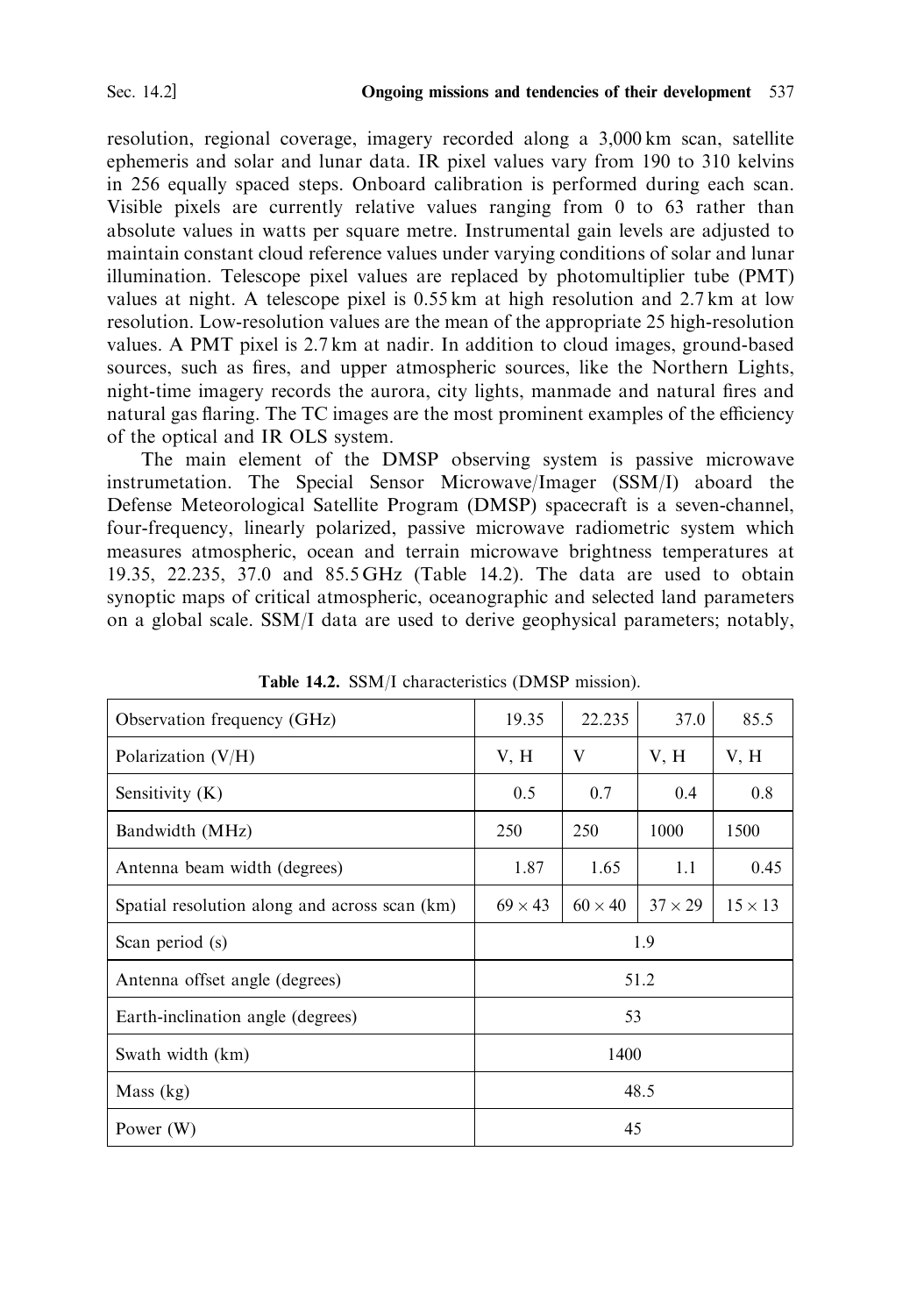ocean surface wind speed, area covered by ice, age of ice, ice edge, precipitation over land, cloud liquid water, integrated water vapour, precipitation over water, soil moisture, land surface temperature, and snow cover.

The Special Sensor Microwave/Temperature  $(SSM/T-2)$  sensor is a five-channel, total power microwave radiometre, three channels situated symmetrically about the 183.31 GHz water vapour resonance line and window channels. This instrument was flown on all DMSP Block 5D-2 satellites starting with F11 launched in 1991. SSM/ T-2 is designed to provide global monitoring of the concentration of water vapour in the atmosphere under all sky conditions by taking advantage of the reduced sensitivity of the microwave region to cloud attenuation.

This exciting and developing technology appears to be the logical synergistic consolidation of the imager and sounder type of instrument as SSMIS instruments onboard the DMSP F16 satellite and instruments being developed – the Conical Scanning Microwave/Sounder (CMIS) (Flaming, 2000).

#### 14.2.2 TRMM

The Tropical Rainfall Measuring Mission (TRMM) (Simpson et al., 1988; Kummerow et al., 1998, 2000) is a joint space mission between Japan and the United States, with the cooperation of several other nations (TRMM Office, 1990). As originally planned, TRMM is a synergistic complement of three instruments – active and passive microwave and optics sensors. A key feature is the first rain radar to be flown in space. The other instruments are a multichannel, dual polarized, passive microwave radiometre and a high-resolution visible/infrared radiometre.

TRMM can be regarded as a 'flying rain gauge' because the improved measurement capability of the microwave instruments can be used to calibrate techniques based on infrared brightness temperatures. The calibrations are likely to be different in different climate regimes. After calibration, the improved IR techniques can be applied to fill in between TRMM swathes using geosynchronous data, and to upgrade many of the past rain estimations which used the proxy variable approach. A basic TRMM data product will be mean monthly rainfalls over areas 50 by 50 km for climate studies. The orbit has been selected to optimize the effectiveness of the instruments. The low 350-km altitude obtains good resolution for the instruments (the 19-GHz channel of the passive microwave instrument will have a resolution of about 10 km). The orbit inclination of  $350^{\circ}$  ensures overflights at different local times every day, covering the entire 24 hours in a month, permitting documentation of the diurnal variability of tropical rain. More extensive discussion of the TRMM motivation, design and scientific results are provided in the Report of the Science Steering Group (Simpson, 1988), and in annual publications of the TRMM Office (TRMM Office, 1994) and in publications (Simpson et al., 2000).

The Precipitation Radar (PR) onboard TRMM is the first spaceborne rain radar. Major objectives of PR are: (1) to provide three-dimensional rainfall structure, (2) to achive quantitative rainfall measurement over land as well as the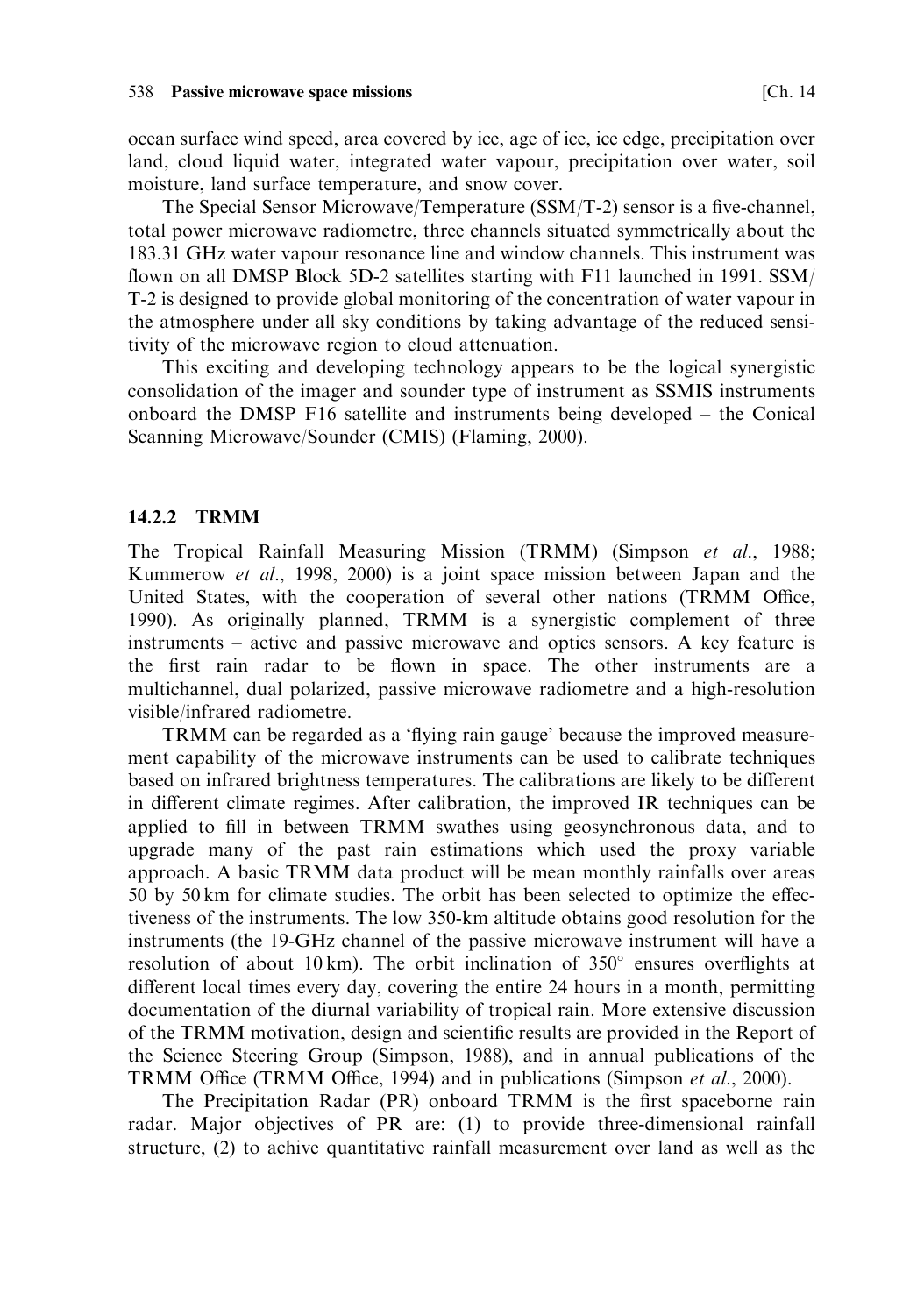| Observation frequency | 10.7, 19.4, 21.3, 37 and 85.5 GHz                       |
|-----------------------|---------------------------------------------------------|
| Polarization          | vertical/horizontal (21.3 GHz channel: horizontal only) |
| Horizontal resolution | $6 - 50$ km                                             |
| Swath width           | about 760 km                                            |
| Scan mode             | conical scan (49 degrees)                               |
| Data rate             | 8.8 kbps                                                |
| Weight                | $65 \text{ kg}$                                         |
| Power consumption     | 50 W                                                    |

Table 14.3. TMI characteristics (TRMM).

ocean; and (3) to improve the accuracy of TMI measurements by providing rain structure information.

The TRMM Microwave Imager (TMI) is a multi-channel/dual-polarized microwave radiometre which provides data related to rainfall rates over the ocean (Table 14.3). The TMI data together with PR data is the primary data set of precipitation measurements.

The Visible Infrared Scanner (VIRS) is a passive cross-track scanning radiometre which measures scene radiance in five spectral bands operating in the visible through the infrared spectral regions. The VIRS data provide information about convective cloud fields (cloud type, convective conditions).

The Cloud and the Earth's Radiant Energy System (CERES) is a passive broadband scanning radiometre which has three spectral bands in the visible through the infrared spectral regions and measures the earth's radiation budget and atmospheric radiation from the top of the atmosphere to the surface of the earth.

The Light Imaging Sensor (LIS) is an optical telescope and filter imaging system which will acquire and investigate the distribution and variability of both intracloud and cloud-to-ground lightning over the earth. The LIS data will also be used with PR, TMI and VIRS data to investigate the correlation of the global incidence of electrical activity with rainfall and other storm properties (including tropical cyclones).

### 14.2.3 Aqua mission

Earth Observing System PM1 (Aqua) was developed by NASA to investigate the mechanism of the earth's environment systems, such as atmosphere, cloud, snow ice, water and vegetation. The development and operation of Aqua are conducted as an international project. Aqua satellite was launched into orbit on May 4 2002. Orbit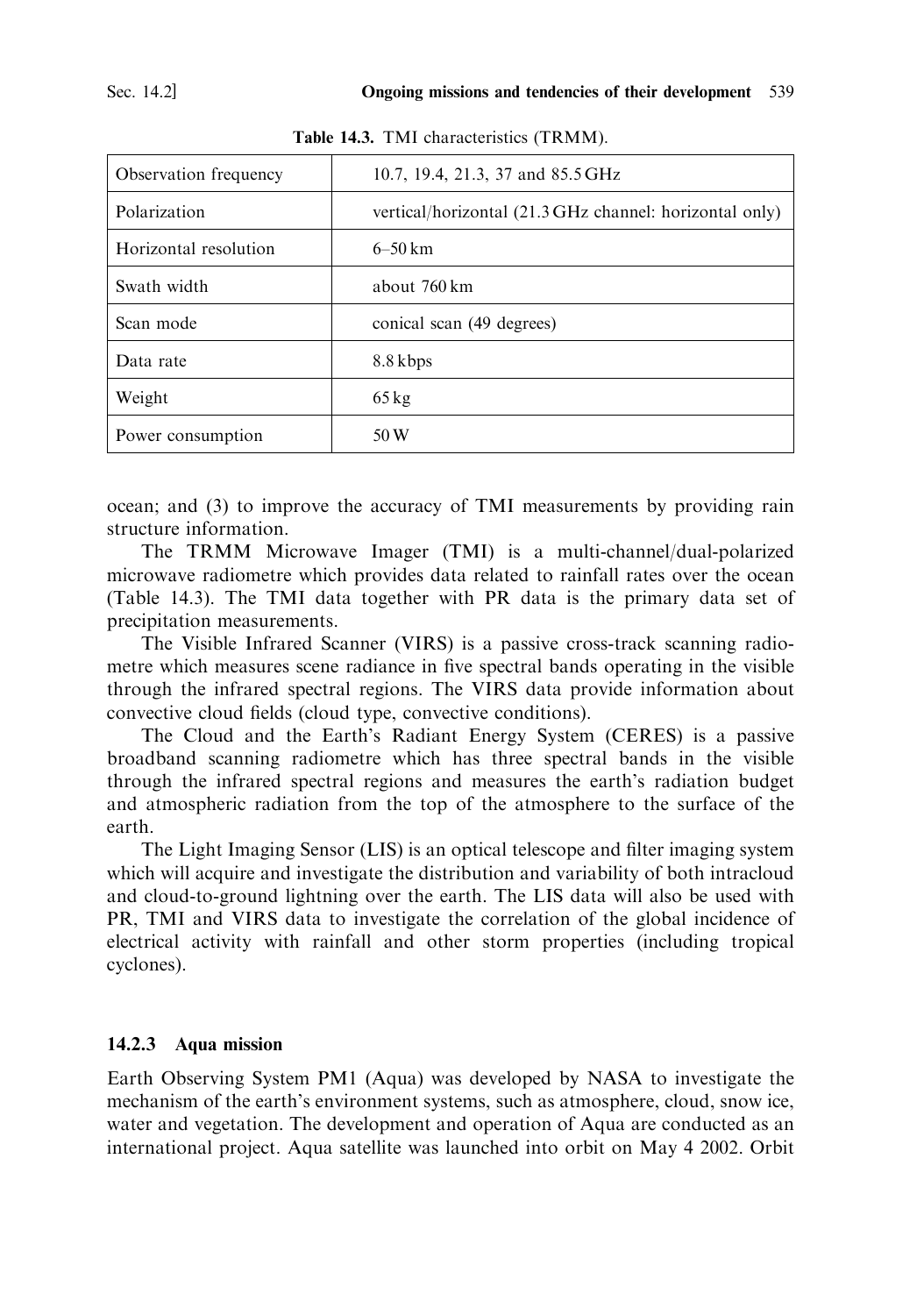| Frequency (GHz)                   | 6.9                                                                         | 10.7           | 18.7           | 23.8           | 36.5          | 89.0         |
|-----------------------------------|-----------------------------------------------------------------------------|----------------|----------------|----------------|---------------|--------------|
| Bandwidth (MHz)                   | 350                                                                         | 100            | <b>200</b>     | 400            | 1000          | 3000         |
| Sensitivity (K)                   | 0.3                                                                         | $0.6^{\circ}$  | 0.6            | 0.6            | $0.6^{\circ}$ | 1.1          |
| IFOV (km)                         | $75 \times 43$                                                              | $48 \times 27$ | $27 \times 16$ | $31 \times 18$ | $17 \times 8$ | $6 \times 4$ |
| Sample spacing (km)               | 10                                                                          | 10             | 10             | 10             | 10            | 5            |
| Integration time (ms)             | 2.6                                                                         | 2.6            | 2.6            | 2.6            | 2.6           | 1.3          |
| Beam efficiency $(\% )$           | 95.3                                                                        | 95.0           | 96.3           | 96.4           | 95.3          | 96.0         |
| Antenna diametre (m)              |                                                                             |                | 1.6            |                |               |              |
| Scan period (s)                   |                                                                             |                | 1.5            |                |               |              |
| Antenna offset angle (degrees)    |                                                                             |                | 47.4           |                |               |              |
| Earth-inclination angle (degrees) |                                                                             |                | 54.8           |                |               |              |
| Orbit type                        | Sun-synch., 98.2° incl., 705 km alt.,<br>$1:30 \text{ pm}$ equator crossing |                |                |                |               |              |
| Swath width (km)                  |                                                                             |                | 1445           |                |               |              |

Table 14.4. AMSR-E characteristics (Aqua mission).

parameters are the following: Sun-synchronous orbit at an altitude of 705 km; inclination is  $98.2^{\circ}$ ; and period is 100 minutes.

Aqua carries five sensors: Advanced Microwave Scanning Radiometre (AMSR-E) developed by NASDA; atmospheric microwave sounder Humidity Sounder for Brazil (HSB) developed by INPE, Brazil, as well as NASA's Atmospheric Infrared Sounder (AIRS); Advanced Microwave Sounding Unit (AMSU); Clouds and the Earth's Radiant Energy System (CERES); and Moderate Resolution Imaging Spectroradiometre (MODIS).

AMSR-E instruments (Table 14.4) were modified for Aqua from the design used for AMSR, which was onboard ADEOS-2 at a later time. AMSR-E and AMSR are microwave sensors capable of accurately acquiring weak radiation from land surface and atmosphere with its wide frequency bands and obtaining the necessary data for the study of earth hydrologic circulation. Microwave sensors, unlike optical sensors, can continuously observe night and day, regardless of weather. Allocating AMSR on a morning orbit and AMSR-E on an afternoon orbit allows observation of everyday changes of the earth's environment, and it is expected to contribute to the study of the earth's environmental system (Shibata, 2000; Njoku et al., 2000a; Koike et al.,  $2000$ ).

The EOS Aqua AMSR will measure geophysical parameters supporting several global change science and monitoring efforts. Of particular importance to its success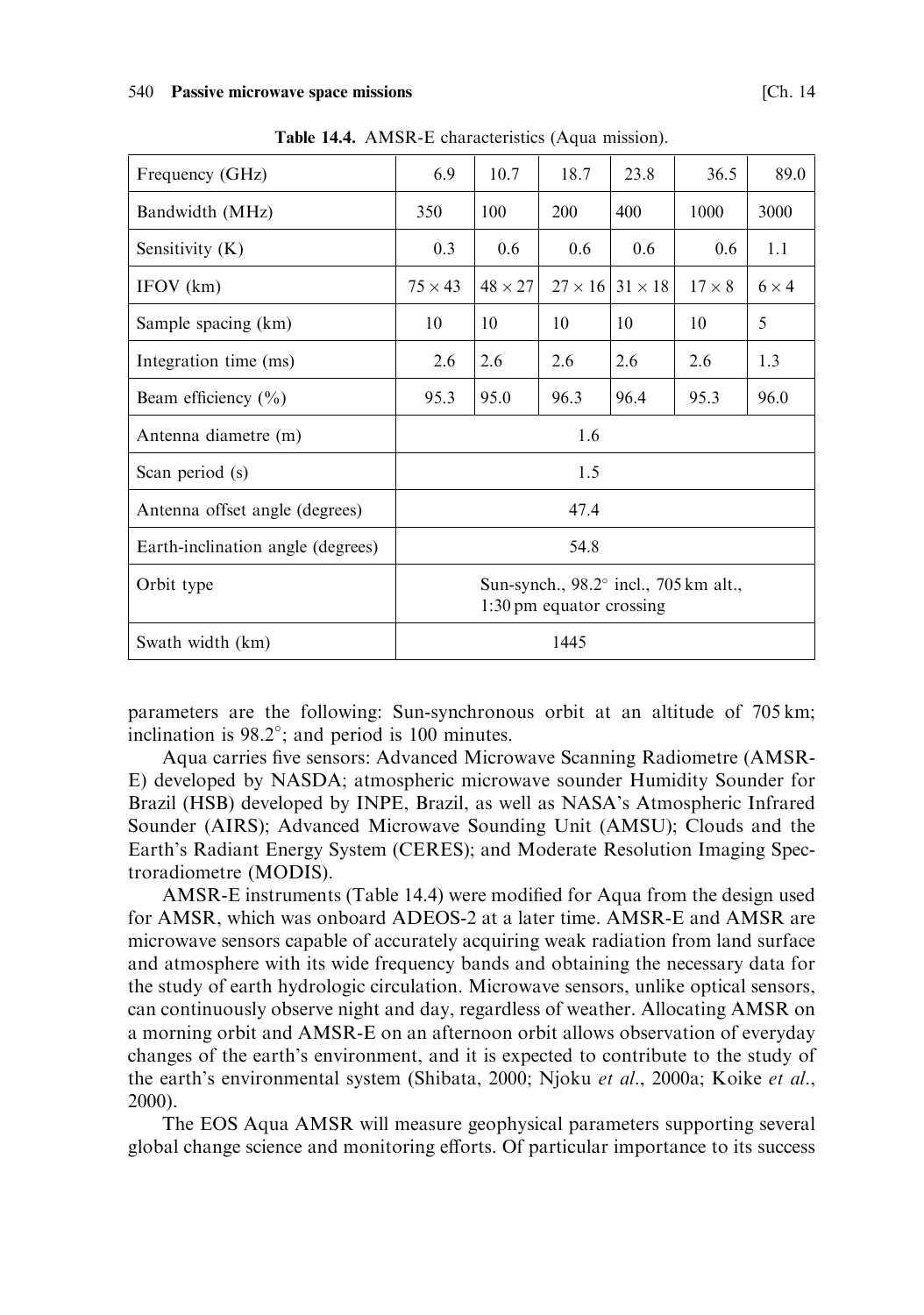is an external calibration design, which has proved suitable in other satellite microwave instrumentation for long-term monitoring of subtle changes in temperature and other variables

The science objectives of AMSR-E are the following:

- Precipitation: Precipitation has extremely important roles, through provision of water to the biosphere and as an air-conditioning agent that removes excess heat from the surface (through evapouration) and makes earth habitable. The AMSR will measure rain rates over both land and ocean. Over the ocean, the AMSR microwave frequencies can probe through smaller cloud particles to measure the microwave emission from the larger raindrops. The AMSR will provide sensitivity to oceanic rain rates as high as 50 mm/hour. Over land, the AMSR can measure the scattering effects of large ice particles which later melt to form raindrops. These measurements, though less direct as a measure of rainfall intensity, are converted to a rain rate with the help of cloud models.
- Sea surface temperature: Over the ocean, AMSR will provide sea surface temperatures (SST) through most types of cloud cover, supplementing infraredbased measurements of SST that are restricted to cloud-free areas. SST fluctuations are known to have a profound impact on weather patterns across the globe, and the AMSR's all-weather capability could provide a significant improvement in our ability to monitor SSTs and the processes controlling them.
- Total integrated water vapour: The total integrated water vapour of the atmosphere will be measured over the ocean, which is important for the understanding of how water is cycled through the atmosphere. Since water vapour is the Earth's primary greenhouse gas, and it contributes the most to future projections of global warming, it is critical to understand how it varies naturally in the earth's system.
- Wind speed: Ocean surface roughness is also measured by AMSR, which will be converted into a near-surface wind speed. These winds are one important component of how much water is evapourated from the surface of the ocean. The winds help to maintain the water vapour content of the atmosphere while precipitation continually removes it.
- Cloud liquid water: AMSR cloud water estimates over the ocean will help studies of whether clouds, and their ability to reflect sunlight, increase or decrease under various conditions. This could be an important feedback mechanism that either enhances or mitigates global warming, depending on whether clouds increase or decrease with warming.
- Sea ice: Monitoring of sea ice parameters, such as ice type and extent, is necessary to understand how this frozen blanket over the ocean acts to change climate through its ability to insulate the water against heat loss to the frigid atmosphere above it, and through its ability to reflect sunlight that would otherwise warm the ocean.
- Snow cover: In much the same way as the AMSR can see large ice particles in the upper reaches of rain systems, it also measures the scattering effects of snow cover. These measurements are empirically related to snow cover depth and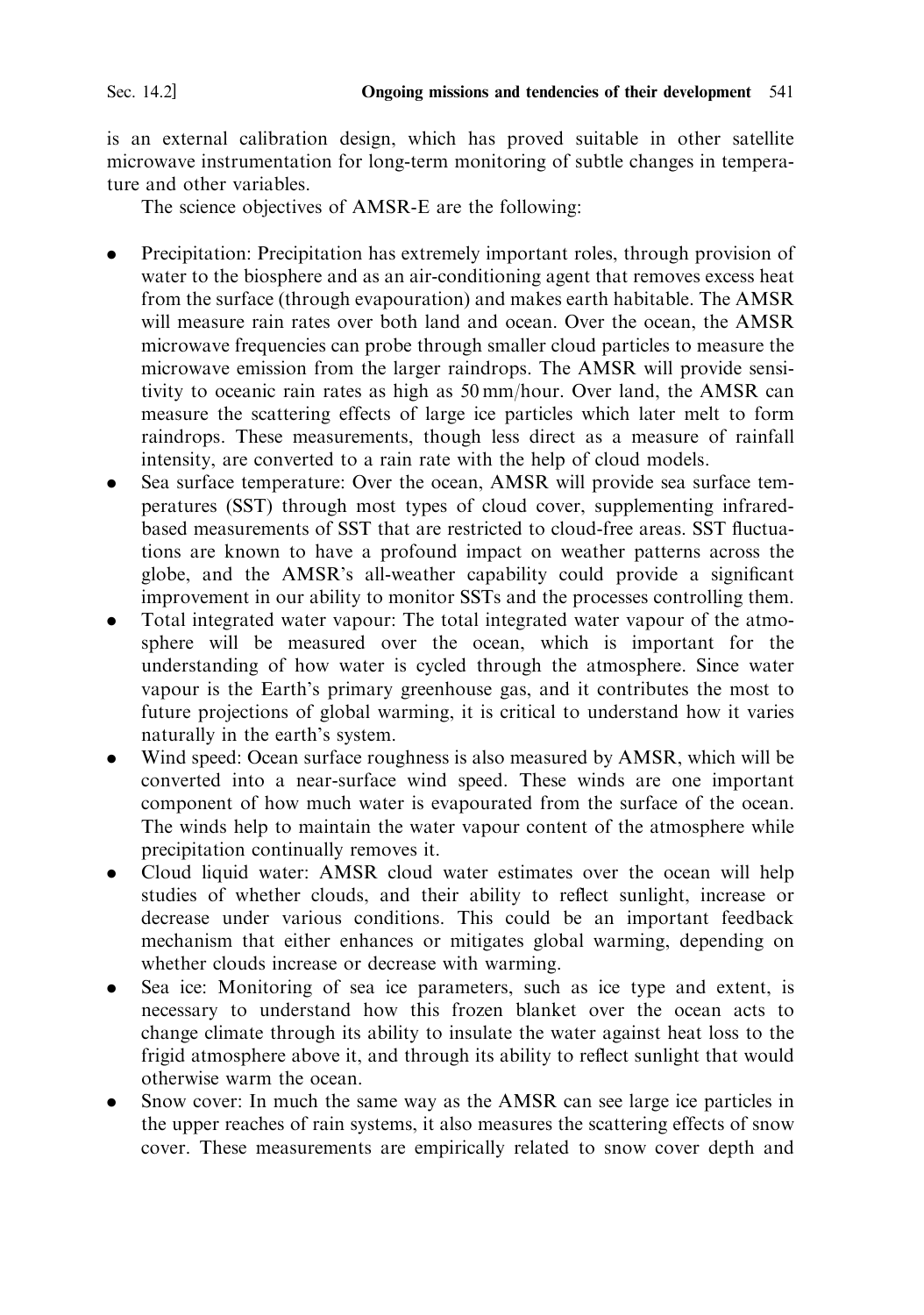#### 542 Passive microwave space missions

water content based upon field measurements. Like sea ice, snow cover has a large influence on how much sunlight is reflected from the earth. It also acts as a blanket, keeping heat from escaping from the underlying soil, and allowing deep cold air masses to develop during the winter. It further provides an important storage mechanism for water during the winter months, which then affects how much surface wetness is available for vegetation and crops in the spring. AMSR monitoring of snow cover will allow studies and monitoring of how snow cover variations interplay with other climate fluctuations.

Soil moisture: Wet soil can be identified in the AMSR observations if not too  $\bullet$ much vegetation is present. The AMSR will provide the most useful satellite data yet for determination of how well low-frequency (6.9 GHz) microwave observations can be used to monitor surface wetness. Surface wetness is important for maintaining crop and vegetation health, and its monitoring on a global basis will allow drought-prone areas to be monitored for signs of drought.

The Advanced Microwave Sounding Unit (AMSU-A) is a 15-channel microwave sounder designed primarily to obtain temperature profiles in the upper atmosphere (especially the stratosphere) and to provide a cloud-filtering capability for tropospheric temperature observations. The first AMSU was launched in May 1998 on board the National Oceanic and Atmospheric Administration's (NOAA's) NOAA-15 satellite. The EOS AMSU-A will be part of a closely coupled triplet of instruments that include the AIRS and HSB. A passive multichannel microwave radiometer obtained 15-channel microwave sounder with a frequency range of 15-90 GHz provides atmospheric temperature measurements from the surface up to 40 km. AMSU instrument characteristics are the following: instrument instantaneous field of view is 3.3°; linear scan field of view is  $\pm$ 49.5°; swath width is 1650 km; spatial resolution at nadir is 40 km. The AMSU instrument measures air temperatures at five levels in the atmosphere.

#### 14.2.4 **ADEOS-II mission**

Advanced Earth Observing Satellite-II (ADEOS-II), also known as Midori-2, is a Japanese (NASDA) remote sensing spacecraft launched December 14 2002  $(H = 805 \text{ km}, \theta = 98,69^{\circ}, T = 100.99 \text{ min})$ . The 3.7-tonne (with fuel), 5-kW spacecraft carries five instruments to monitor global climate trends (Kondratyev and Tanaka, 1997; Shibata, 2000). One, the Advanced Microwave Scanning Radiometre (AMSR) monitors water vapour, precipitation, sea surface temperature, wind and ice by means of the microwave emission emanating from the earth's surface and atmosphere (see above). It is a radiometre that operates in eight frequency bands covering 6.9 to 69 GHz and monitors the horizontal and vertical polarizations separately. With a dish of 2-m aperture, the spatial resolution is 5 km in the 89 GHz band degrading to 60 km at 6.9 GHz (Table 14.5) (Shibata, 2000). The Global Imager (GLI) is an optical sensor to observe solar radiation reflected from the earth's surface and to map vegetation, clouds, etc. The data are acquired in 23 visible/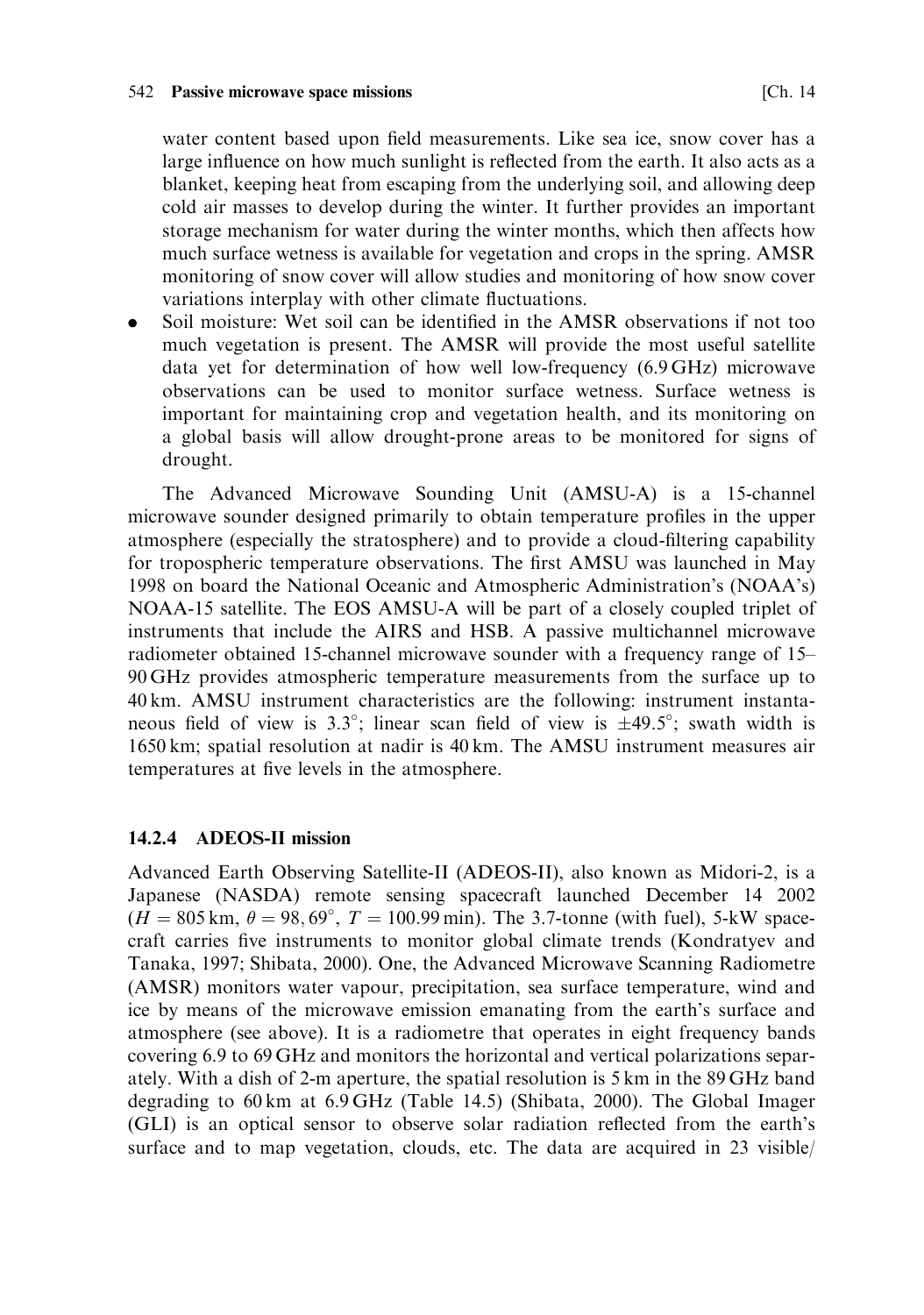| Frequency (GHz)          | 6.9                                     | 10.65 | 18.7 | 23.8 | 36.5 | 89.0 | 50.3 | 52.8 |
|--------------------------|-----------------------------------------|-------|------|------|------|------|------|------|
| Spatial resolution (km)  | 50                                      |       | 25   |      | 15   | 5    |      | 10   |
| Bandwidth (MHz)          | 350                                     | 100   | 200  | 400  | 1000 | 3000 | 200  | 400  |
| Polarization             | horizontal and vertical<br>vertical     |       |      |      |      |      |      |      |
| Incident angle (degrees) | about 55                                |       |      |      |      |      |      |      |
| Cross polarization (dB)  | under $-20$                             |       |      |      |      |      |      |      |
| Swath width (km)         | 1600                                    |       |      |      |      |      |      |      |
| Dynamic range $(K)$      | $2.7 - 340$                             |       |      |      |      |      |      |      |
| Absolute accuracy (K)    | $1(1\sigma)$                            |       |      |      |      |      |      |      |
| $\Delta T$ (K)           | $0.3-1.0$ (1 $\sigma$ )<br>$2(1\sigma)$ |       |      |      |      |      |      |      |
| Quantization (bit)       | 12<br>10                                |       |      |      |      |      |      |      |

Table 14.5. AMSR Characteristics (ADEOS-II mission).

near-infrared and 13 far-infrared channels. Scanning is accomplished by a rotating mirror covering 12 km along track and 1600 km a cross track at a resolution of 1.0 km. SeaWinds is a scatterometre that provides wind speed and direction by observing the microwave backscattering from ocean surfaces. With its 1.0-m dish, it scans the surface along conical surfaces at 18 rpm. It provides speed at an accuracy of  $2 \text{ m/s}$ , wind direction at an accuracy of  $20^{\circ}$ , both with a spatial resolution of 5 km. ILAS-2 (Improved Limb Atmospheric Spectrometre 2) maps the vertical distribution of  $O_3$ ,  $NO_2$ ,  $HNO_3$ ,  $H_2O$ , CFC-11, CFC-12, CH<sub>4</sub>,  $N_2O$  and ClONO<sub>2</sub>, as well as the distribution of temperature and pressure, all in the stratosphere. It observes the absorption spectrum in the earth's atmospheric limb in the  $3-13 \mu m$  wavelength band, and in the 753–784 nm band of the occulting Sun. The altitude resolution is 100 m. POLDER (POLarization and Directionality of Earth's Reflectances) measures the polarization, and spectral characteristics of the solar light reflected by aerosols, clouds, oceans and land surfaces. Eight narrowband wavelengths (443, 490, 564, 670, 763, 765, 865 and 910 nm) are covered by the instrument which facilitates identification of the physical and optical properties of the aerosols and their role in radiation budget.

NASDA will use Global Change Observation Mission (GCOM) to contribute process study and prediction of global change phenomena and preservation of global environments for 15 years with ADEOS-II (Sobue et al., 2000; Shimoda, 2000). There are three main goals of GCOM: (1) understanding the material energy cycle, and documenting and predicting global warming, (2) understanding atmosphere–ocean interaction, radiative forcing and documenting and predicting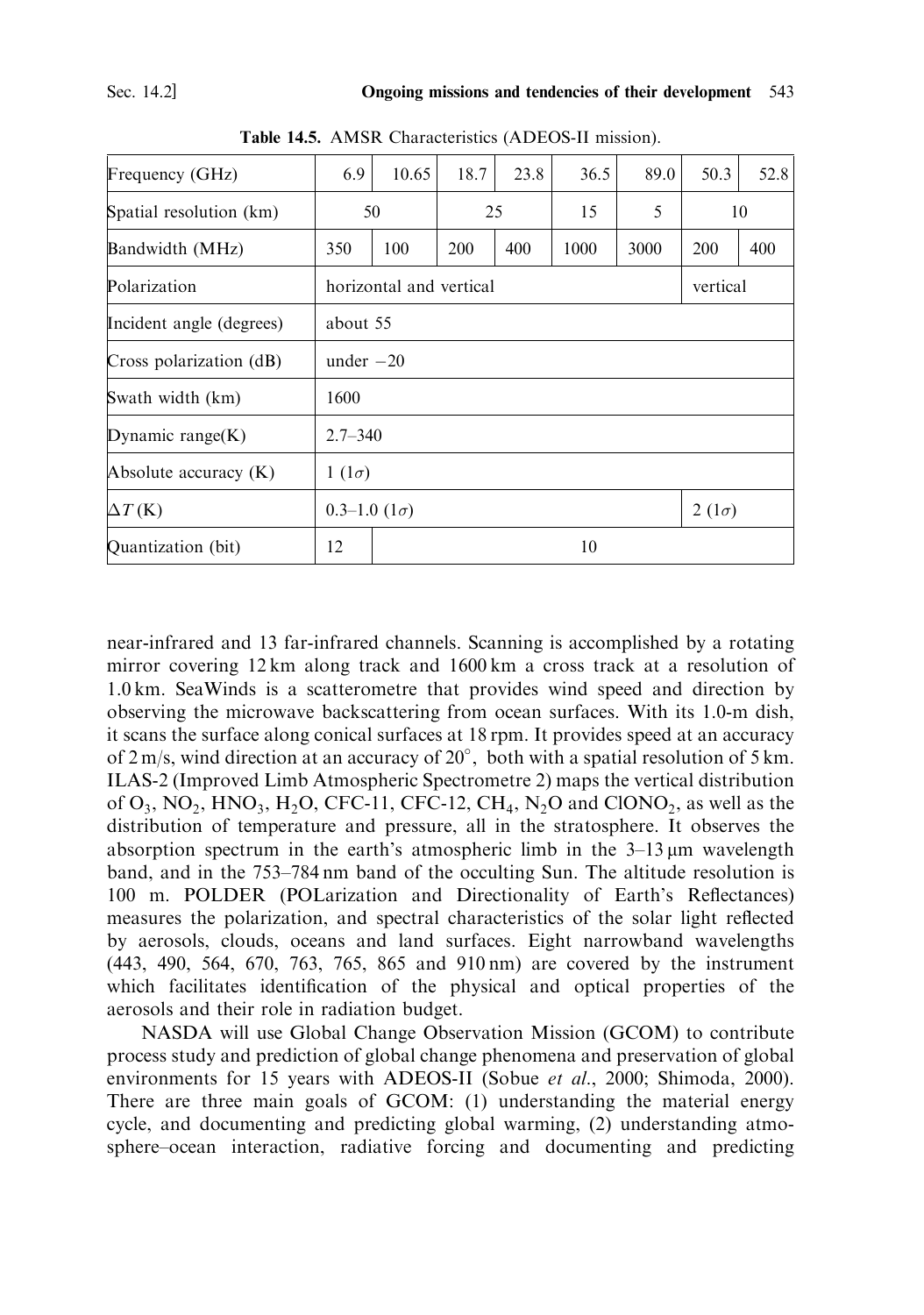medium-to long-term climate changes, and (3) understanding ozone and the GHG circulation mechanism, and documenting and predicting ozone layer and atmospheric composition variabilities. The GCOM will consist of the GCOM-A satellite series, the GCOM-B satellite series and ground infrastructures. The GCOM-AI satellites will measure the ozone layer and greenhouse gases while the GCOM-BI satellites will observe the material and energy cycles. The main GCOM-BI instrument will be AMSR Follow On.

## 14.3 FUTURE PASSIVE MICROWAVE SPACE MISSIONS

In this section we shall briefly outline a series of potential space missions on studying and monitoring geophysical and meteorological systems of the earth. Each of them is at a completely different preparation stage - from a flight model ready for launching up to the engineering design stage. Each of these missions is directed at the solution of various geophysical and hydrometeorological problems; but, here, a key element of each mission is the inclusion of passive microwave instruments as a major integral part of a space observational system.

## 14.3.1 MTVZA-OK mission

The present mission is the combined optical–microwave imager/sounder MTVZA-OK (Russia) of spacecraft 'Sich-1M' (Russia/Ukraine), which will be launched in 2003 on Sun-synchronous orbit at an altitude of 650 km (Cherny and Chernyavsky,  $2001$ ).

MTVZA-OK will be used as the meteorological imaging/sounding system for the remote sensing of the ocean and the land surface, as well as for measuring global atmospheric temperature and water vapour profiles. The instrument is the next version of the microwave imager/sounder MTVZA deployed on spacecraft 'Meteor-3M' (Cherny and Raizer, 1998).

MTVZA-OK combines both optical and microwave systems deployed on a single scanning platform. Field of view (FOV) is common for optical and microwave imaging and sounding channels. MTVZA-OK microwave performance characteristics are given in Table 14.6. The microwave radiometre MTVZA-OK is based on the technology of combining in space and time multifrequency and polarization measurements. MTVZA-OK operating frequencies are located both in the transparent windows of atmosphere, 6.9, 10.6, 18.7, 23.8, 31, 36.5, 42, 48, 89 GHz, and in absorbing lines of oxygen 52–57 GHz and water vapour 183.31 GHz. In addition, the MTVZA-OK includes some complementary non-typical operating frequencies especially for oceanographic research. The instrument will provide measurements of atmosphere temperature profile to approximately 42 km and water vapour profile to 6 km.

All microwave radiometre channels are switched to single feed-horn antenna. The antenna system consists of an offset parabolic reflector of dimension 60 cm, illuminated by broadband feed-horn antenna. To retain the invariant viewing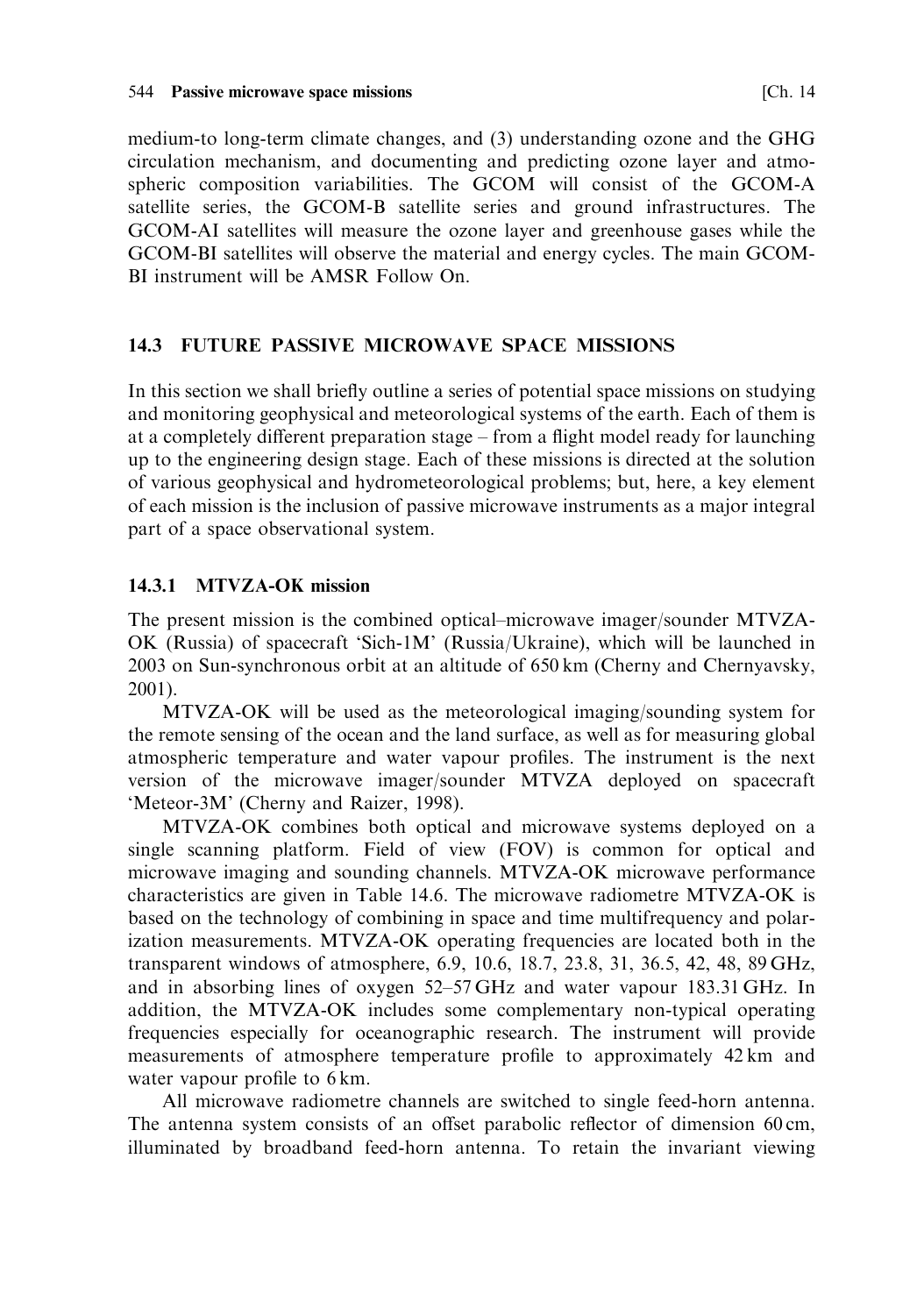| Channel<br>no. | Centre frequency<br>(GHz) | No. of<br>pass-<br>bands | Band-<br>width<br>(MHz) | Effective<br><b>FOV</b><br>$(km \times km)$ | Imagery<br>pixel<br>$(km \times km)$ | Sensitivity<br>(K/pixel) | Approximate<br>peak<br>sensitivity<br>altitude (km) |
|----------------|---------------------------|--------------------------|-------------------------|---------------------------------------------|--------------------------------------|--------------------------|-----------------------------------------------------|
| $\mathbf{1}$   | 6.9                       | $\mathbf{1}$             | 350                     | $112 \times 260$                            | $24 \times 24$                       | 0.3                      | $\overline{\phantom{0}}$                            |
| $\overline{2}$ | 10.6                      | $\mathbf{1}$             | 100                     | $76 \times 177$                             | $24 \times 24$                       | 0.5                      |                                                     |
| $\mathfrak{Z}$ | 18.7                      | $\mathbf{1}$             | 200                     | $45 \times 104$                             | $24 \times 24$                       | 0.4                      |                                                     |
| $\overline{4}$ | 23.8                      | $\mathbf{1}$             | 400                     | $36 \times 86$                              | $24 \times 24$                       | 0.3                      | $\overline{\phantom{0}}$                            |
| 5              | 31                        | $\mathbf{1}$             | 1000                    | $30 \times 69$                              | $24 \times 24$                       | 0.3                      | $\equiv$                                            |
| 6              | 36.5                      | $\mathbf{1}$             | 1000                    | $26 \times 60$                              | $24 \times 24$                       | 0.3                      |                                                     |
| $\tau$         | 42                        | $\mathbf{1}$             | 1000                    | $22 \times 53$                              | $24 \times 24$                       | 0.4                      | $\overline{\phantom{0}}$                            |
| 8              | 48                        | $\mathbf{1}$             | 1000                    | $21 \times 47$                              | $24 \times 24$                       | 0.4                      |                                                     |
| 9              | 52.28                     | $\mathbf{1}$             | 400                     | $18 \times 43$                              | $36 \times 36$                       | 0.4                      | $\overline{c}$                                      |
| 10             | 52.85                     | $\mathbf{1}$             | 400                     | $18 \times 43$                              | $36 \times 36$                       | 0.4                      | $\overline{4}$                                      |
| 11             | 53.33                     | $\mathbf{1}$             | 400                     | $18 \times 43$                              | $36 \times 36$                       | 0.4                      | 6                                                   |
| 12             | 54.40                     | $\mathbf{1}$             | 400                     | $18 \times 43$                              | $36 \times 36$                       | 0.4                      | 10                                                  |
| 13             | 55.45                     | $\mathbf{1}$             | 400                     | $18 \times 43$                              | $36 \times 36$                       | 0.4                      | 14                                                  |
| 14             | 57.290344 $\pm$ 0.3222    | $\overline{4}$           | 50                      | $18 \times 43$                              | $48 \times 48$                       | 0.4                      | 20                                                  |
| 15             | 57.290344 $\pm$ 0.3222    | $\overline{4}$           | 20                      | $18 \times 43$                              | $48 \times 48$                       | 0.7                      | 25                                                  |
| 16             | 57.290344 $\pm$ 0.3222    | $\overline{4}$           | 10                      | $18 \times 43$                              | $48 \times 48$                       | 0.9                      | 29                                                  |
| 17             | 57.290344 $\pm$ 0.3222    | 4                        | 5                       | $18 \times 43$                              | $48 \times 48$                       | 1.3                      | 35                                                  |
| 18             | 57.290344 $\pm$ 0.3222    | $\overline{4}$           | 3                       | $18 \times 43$                              | $48 \times 48$                       | 1.7                      | 42                                                  |
| 19             | 89                        | $\mathbf{1}$             | 4000                    | $12 \times 28$                              | $12 \times 12$                       | 0.6                      | surface                                             |
| 20             | $183.31 \pm 7.0$          | 2                        | 1500                    | $7 \times 16$                               | $24 \times 24$                       | 0.5                      | 1.5                                                 |
| 21             | $183.31 \pm 3.0$          | $\overline{2}$           | 1000                    | $7 \times 16$                               | $24 \times 24$                       | 0.6                      | 2.9                                                 |
| 22             | $183.31 \pm 1.0$          | $\overline{c}$           | 500                     | $7 \times 16$                               | $24 \times 24$                       | 0.8                      | 5.3                                                 |

Table 14.6. MTVZA-OK microwave frequency channel characteristics.

Channels 1–8, and 19 operate on both vertical and horizontal polarization, while other remaining channels operate on vertical polarization only.

angle and polarization in the scanning sector, the reflector and feed-horn antenna are mounted on a scanning platform containing the radiometres, digital data subsystem, power and signal transfer assembly, which rotates continuously about an axis parallel to the local spacecraft vertical.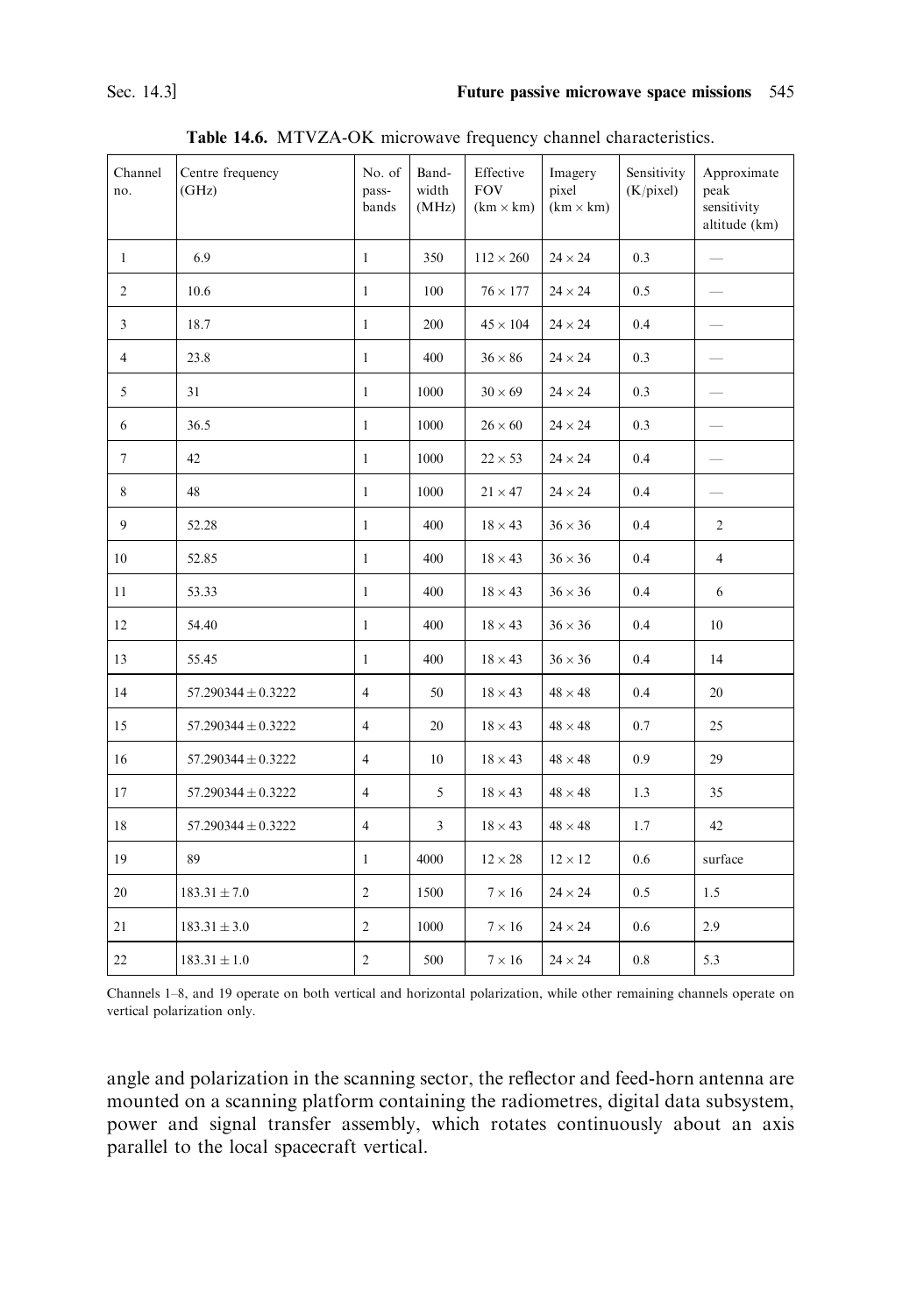The MTVZA-OK scanning platform rotates continuously about an axis parallel to the local spacecraft vertical with a period of 1.8 s during which the subsatellite point travels 12 km. The scan direction is from the right to the left when looking in the forward direction of the spacecraft, with an active scanning sector of  $120^{\circ}$ , resulting in a swath width of 2000 km. The viewing angle is 55.4° and the incidence angle with respect to the earth's surface is 65°. The sampling rate is  $12 \times 12$  km for all microwave channels.

Russian specialists hope (Cherny and Chernyavsky, 2001; Grankov et al., 2000) that MTVZA-OK will provide some very interesting and powerful capabilities for complementary studies of the ocean-atmosphere system. By combining optical and microwave observations in the same instrument, some mutually beneficial advantages for determining geophysical parameters are obtained. Both atmospheric temperature profile and atmospheric humidity profile, sea surface temperature and nearsurface wind speed, ocean colour and processes of the active ocean layer will be observed concurrently, enabling flow visualization and upwelling area to be better observed as well as estimates of the ocean-atmosphere interaction.

#### 14.3.2 CLOUDS mission

The cloud and radiation monitoring satellite (CLOUDS) is a project co-funded by the EC, conducted by 12 European partners (7 scientific institutes and 5 industrial companies), also cooperating with NOAA/ETL (Bruzzi, 1995; Bizzari and Spera, 2000; Bizzari et al., 2000). It is the mission study of a monitoring satellite to perform measurements necessary to describe cloud-radiation interaction in operational models for climate and long-term weather prediction (Arkin and Xie, 1994; Asrar and Dokken, 1993; Houze, 1993; IPCC, 2001). Complementary to missions for process study, CLOUDS addresses the monitoring aspect. Therefore it has to comply with requirements of sufficiently frequent observing cycle, and operational sustainability. This prevents using active systems (radar and lidar) and leads to considering passive radiometry only, but exploiting as much as possible of the electromagnetic spectrum, with more polarizations and more viewing geometries. The objective of the CLOUDS project was to study the mission of a new satellite to provide accurate, comprehensive, consistent and frequent information on cloud structures and on the associated radiative parameters. The information would be used by meteorological services and research centres to improve weather forecasting and climate modelling.

CLOUDS is proposed as a monitoring mission. Its strategic objective is to extend the overall European service of climate monitoring from space, beyond what is achievable by the instrumentation at present foreseen for MSG and METOP/EPS, whose mission definition has been driven by nowcasting and shortmedium-term weather prediction.

User requirements were established, specifying a list of geophysical parameters to be measured in the areas of:

the 'classical' cloud parameters, mostly referring to the top surface, with emphasis on ice/liquid discrimination and size;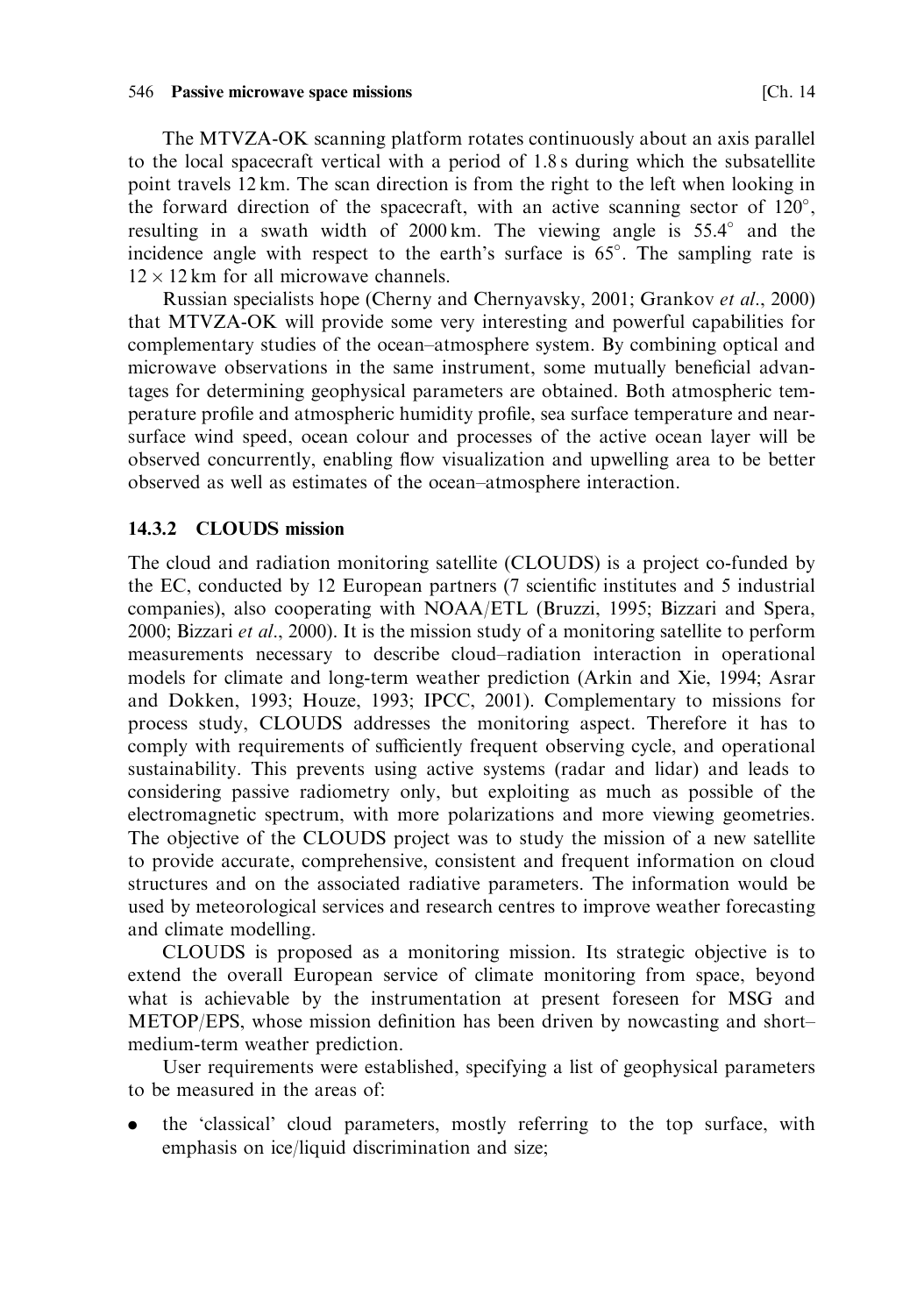#### Sec. 14.3]

- the cloud interior, specifically water phase (ice or liquid) and whether drop-size is likely to produce precipitation;
- the outgoing radiation from the top of atmosphere to space;
- the main parameter impacting with both clouds and radiation in the 3-D atmosphere, i.e. aerosols;
- the primary source of clouds, i.e. water vapour, also primary factor of radiative processes in the 3-D atmosphere;
- the indicator of final removal of water from the atmosphere, i.e. precipitation.

The mission requirements established for CLOUDS were strongly conditioned by the monitoring objective, which implies compliance with long-term sustainability requirements, and the requirement for an observing cycle consistent with routine use.

The key aspect of the CLOUDS mission is the exploitation of the widest range of the electromagnetic field to collect as many 'signatures' as possible of the different parameters to be measured. The spectral range utilized spans from 340 nm to 4.3 cm, i.e. over five orders of magnitude. Six instruments are described, operating, respectively, in narrow channels of the UV/VIS/NIR/SWIR, the TIR/FIR, the sub-millimetre waves and the MW, in broadband channels from UV to FIR, and in a relatively large-band channel of VIS/NIR. Several channels have three or four polarizations, all take images fore and aft (conical scanning), one has multi-angleviewing capability. The overall system size is estimated as 900 kg mass, 1600 W power, 1.1 Mbps data rate for real-time S-band transmission, and 30 Mbps data rate for global data recovery in X-band.

An important instrument requirement to note is that all channels in CLOUDS must have consistent scanning mechanism, so as to ensure compatible viewing geometry and make possible accurate co-registration, for a true multi-spectral approach, as necessary when dealing with fractal fields. Since most channels require differential polarization, conical scanning is most suitable.

The CLOUDS mission is implemented by six instruments:

- the CLOUDS Integrated Optical Payload (CIOP), composed of four instru- $\blacktriangle$ ments:
	- -the Clouds and Aerosol Short-wave Imaging Radiometre (CASIR);
	- -the CLOUDS Infra Red Imaging Radiometre (CIRIR);
	- -the Broad-band Earth Radiation Imaging Radiometre (BERIR);
	- -the Multi-Angle VIS Imaging Radiometre (MAVIR);
- the MW/sub-millimetre instruments:
	- -the Cloud Ice and Water-vapour Sub-mm Imaging Radiometre (CIWSIR);
	- -the Cloud Liquid-water And Precipitation Microwave Imaging Radiometre (CLAPMIR).

The two instruments covering the MW/sub-millimetre range perform conical scanning with the same speed of 1 scan per 2s. The viewing geometry is the same as for the optical payload (45° off-nadir observing the scene under the zenith angle 53.2°, with two arcs of over  $\pm 45^{\circ}$  fore and aft for a swath of nearly 1400 km).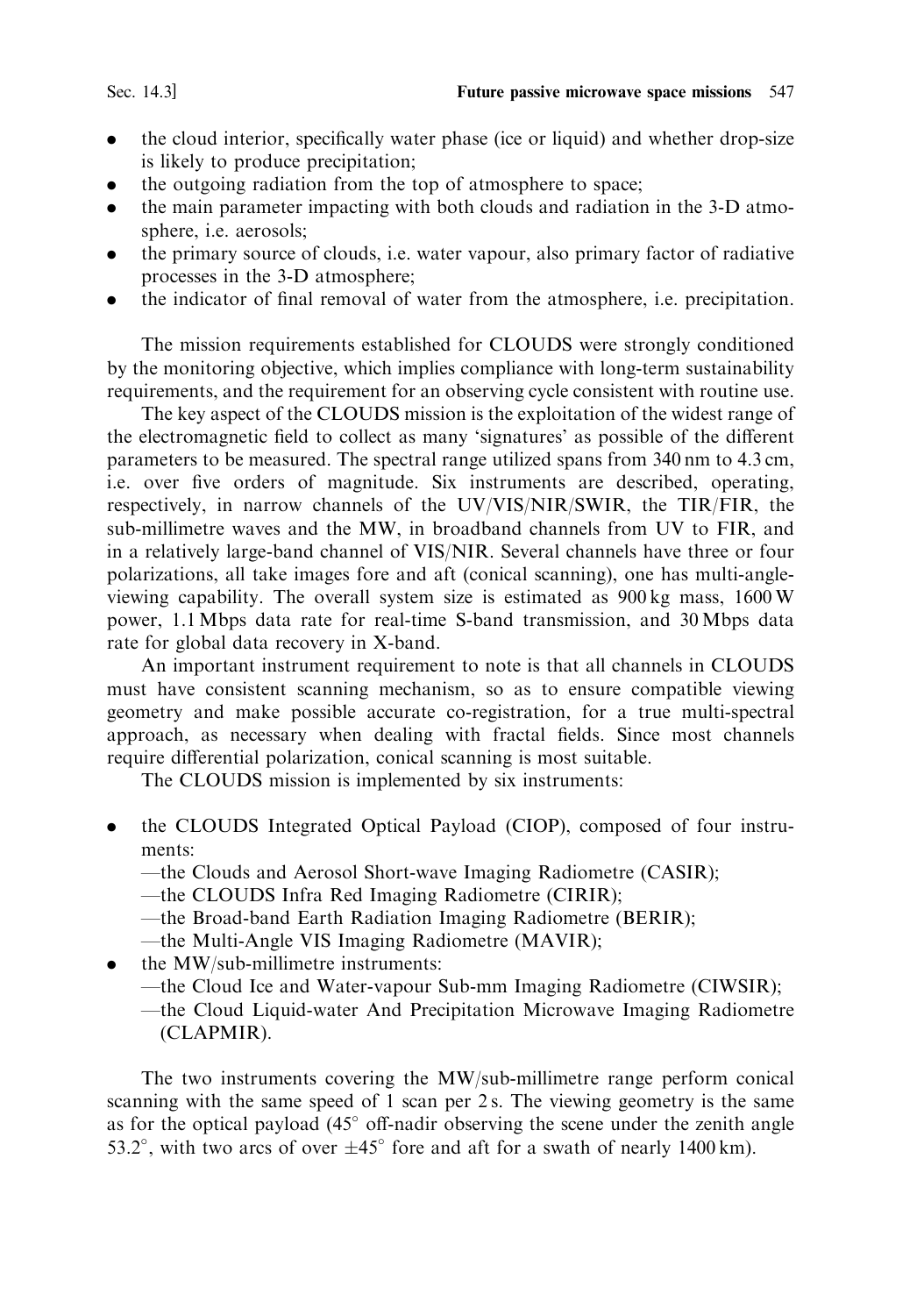#### 548 Passive microwave space missions

The CIWSIR instrument includes channels in the sub-millimetre and very-high frequency MW range. Their main purposes are:

- to observe cloud ice with higher penetration in the cloud interior as compared with what is possible in the shortwave and in IR;
- to discriminate water phase in the cloud interior;
- to infer convective penetration in the troposphere through differential water vapour optical depth.

CIWSIR is a 6-frequency, 13-channel microwave radiometre-7 channels in the millimetre- (water vapour) and 6 channels in the sub-millimetre-range (ice clouds).

To be synergistic with the optical package and with CLAPMIR, the same viewing geometry is adopted. The main instrument features of CIWSIR, and its expected performances compared with requirements, are reported in Table 14.7.

The CLAPMIR instrument includes microwave channels in window and absorption bands. The main purposes are:

- to observe cloud liquid water, precipitating and non-precipitating, with inference  $\bullet$ of drop size;
- to discriminate water phase in the cloud interior and total-column water vapour;
- to infer a gross vertical profile of liquid/precipitating water cores as linked to air  $\bullet$ temperature.

Additional observations, outside the CLOUDS objectives, are: earth surface parameters such as sea-surface wind, sea-surface temperature, sea-ice cover and type, ice/snow cover and melting conditions, and soil moisture.

The CLAPMIR instrument will consist of an offset parabolic reflector of  $1.6 \times 1.4$  m dimensions, illuminated by a cluster of feeds. The reflector and feed horn antennas are mounted on a 'drum' which contains the receivers, a digital data unit, mechanical balancing subsystem and power supply. The entire drum assembly is rotated about the axis of the instrument by a coaxially mounted bearing and brushless DC motor. The polarimetric channels are designed to provide the third Stokes parameter by means of adding analogue correlators. To be synergistic with the optical package and with CIWSIR, the same viewing geometry is adopted. The main instrument features of CLAPMIR, and its expected performances compared with requirements, are reported in Table 14.8.

### 14.3.3 MEGHA-TROPIQUES mission

Supported by the French and Indian scientific communities, the MEGHA-TROPIQUES mission aims at studying the water cycle and energy exchanges in the tropical belt (Desbois, 1995, 1999; Aguttes et al., 2000; Eymard, 1999; Narayanan, 1999). It will be jointly developed by the Indian Space Research Organization (ISRO) and the French Space Agency (CNES). The small satellite  $(<600 \text{ kg})$  could be launched as early as 2005 by an Indian launcher in a low inclination  $(22^{\circ})$  orbit. Longwave and shortwave outgoing fluxes from the top of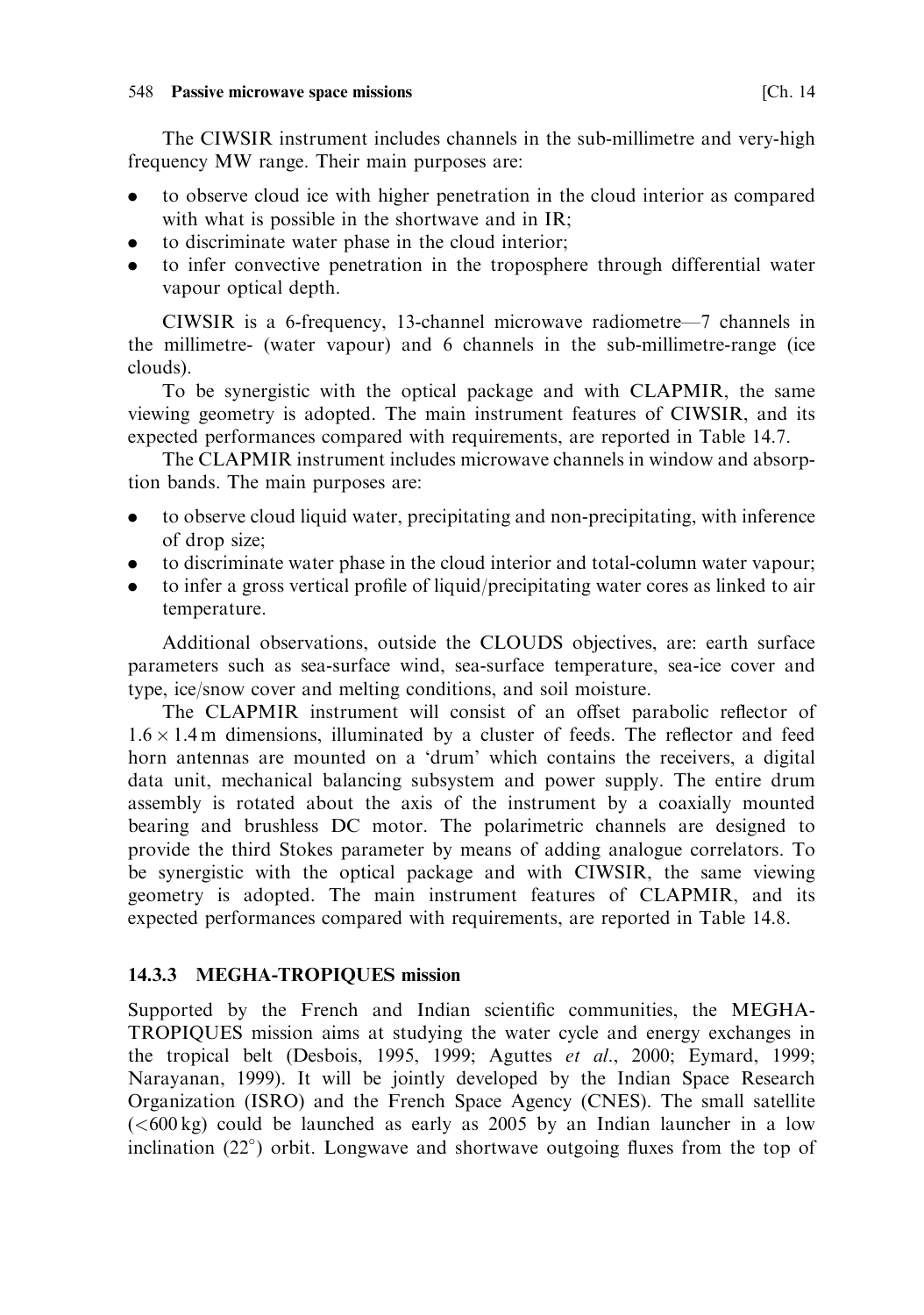| <b>IFOV</b> | 0.35° corresponding to ellipse of $13 \times 7.8$ km, equivalent to 10 km circular                                                      |
|-------------|-----------------------------------------------------------------------------------------------------------------------------------------|
| Scanning    | Conical, $\alpha = 45^{\circ}$ , $\zeta = 53.2^{\circ}$ , fore- and aft-views by $> \pm 45^{\circ}$ in azimuth,<br>swath $\sim$ 1400 km |
| Sampling    | 1 scan/2 s, 1 feed/channel, readings at 1.25 ms intervals                                                                               |
| Antenna     | $L = 40$ cm for channels 150 to 220 GHz, $L = 16$ cm for channels 463 to<br>874 GHz                                                     |
| Detection   | Subharmonic Schottky-mixers for millimetre-channels, fundamentally<br>pumped mixers for sub-millimetre channels                         |
| Resources   | Mass: 79 kg, volume (cylindrical): diameter = 110 cm, $h = 43$ cm; power:<br>$110 \,\mathrm{W}$ : data rate 83.2 kbps                   |

Table 14.7. Instrument features and expected performances of CIWSIR (CLOUDS mission).

| Channel centre<br>(GHz) | <b>Bandwidth</b><br>(GHz) | Polarization | $\Delta T$ (required)<br>(K)    | $\Delta T$ (estimated)<br>(K)   |
|-------------------------|---------------------------|--------------|---------------------------------|---------------------------------|
| $874.38 + 6.0$          | 3.0                       | two          | $1.0 \; \omega$ 240             | $2.0 \; \omega$ 240             |
| $682.95 + 6.0$          | 3.0                       | two          | 1.0 @ 240                       | 1.2 $\omega$ 240                |
| $462.64 + 3.0$          | 2.0                       | two          | $1.0 \; \omega$ 240             | $0.9 \; \omega$ 240             |
| $220.50 + 3.0$          | 2.0                       | two          | $1.0 \; \textcircled{a}$ 240    | $0.9 \; \omega$ 240             |
| $183.31 + 1.0$          | 1.0                       | one          | $1.0 \omega$ 240                | 1.2 $\omega$ 240                |
| $183.31 + 3.0$          | 2.0                       | one          | $1.0 \; \omega$ 260             | $0.9 \; \omega$ 260             |
| $183.31 + 7.0$          | 4.0                       | one          | 1.0 $\omega$ 280                | $0.6 \; \text{\textdegree}$ 280 |
| 150                     | 4.0                       | two          | $1.0 \; \textcircled{a} \; 300$ | $0.6 \; \textcircled{a} \; 300$ |

the atmosphere will be derived from the ScaRaB radiometre, already developed in France (Desbois, 1999). Measurement of the atmospheric water vapour vertical distribution will be given by SAPHIR, a new microwave sounder around strong water line 183 GHz and MADRAS, the main and biggest instrument, will scrutinize cloud and precipitation properties. It is a conical scanning radiometre with six channels  $(10, 18, 23, 36, 89,$  and  $157 \text{ GHz}$  and a resolution ranging from 60 km  $(10 \text{ GHz})$  to 6 km  $(157 \text{ GHz})$ .

The main objective of the MEGHA-TROPIQUES mission is to study the convective systems that influence the tropical weather and climate. The tropical region is the domain of monsoons, squall lines and tropical cyclones. It is also characterized by large intra-seasonal, inter-seasonal and inter-annual variations, which may lead to catastrophic events such as droughts or floods. Any change in the energy and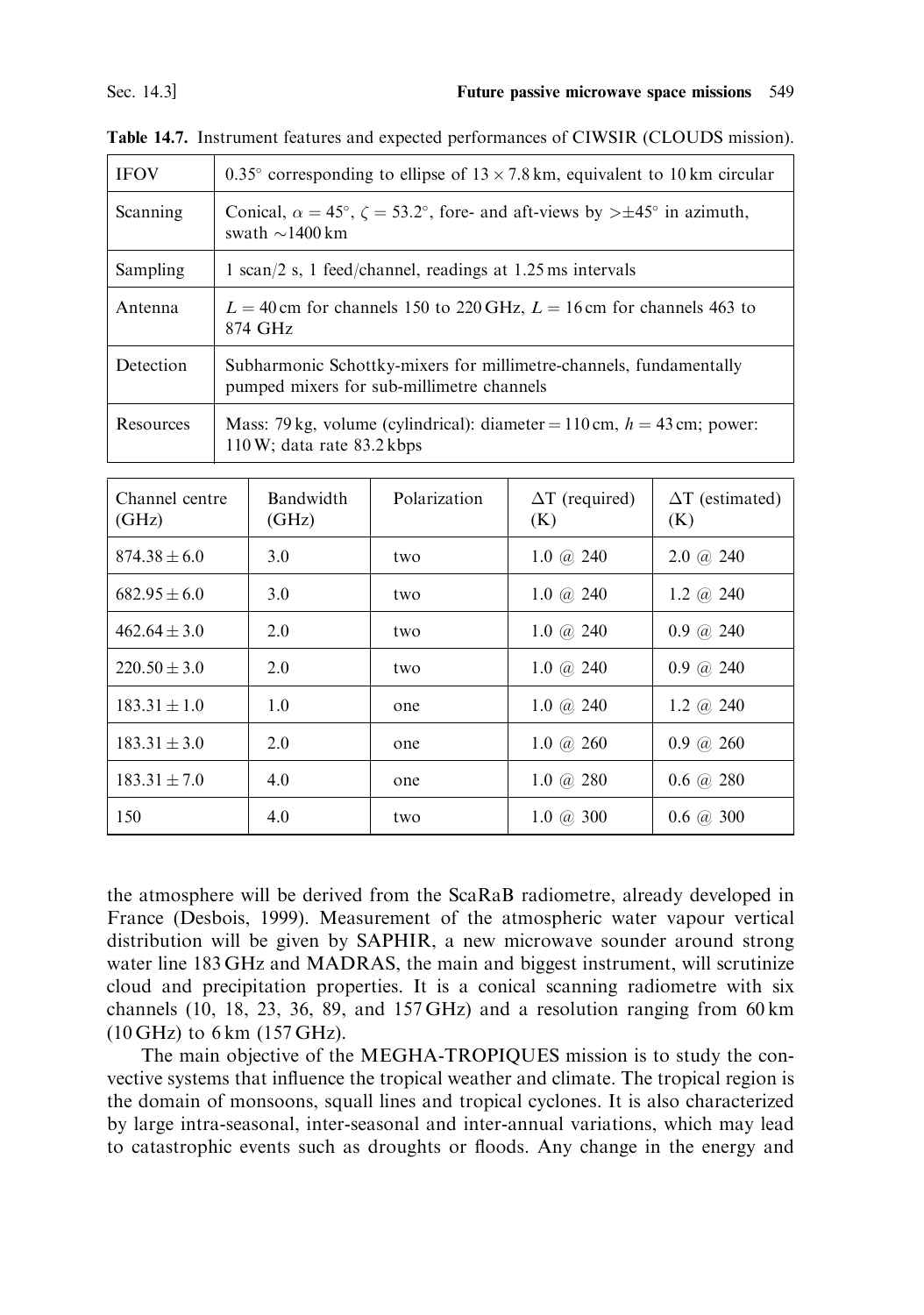#### 550 Passive microwave space missions

| <b>IFOV</b> | At 89 GHz: 0.175° corresponding to ellipse of $6.5 \times 3.9$ km, equivalent to 5 km circular.<br>Bands 118 and 55 GHz: 0.35° corresponding to ellipse of $13 \times 7.8$ km, equivalent to 10 km<br>circular.<br>At other channels: changing with frequency according to the diffraction limits |
|-------------|---------------------------------------------------------------------------------------------------------------------------------------------------------------------------------------------------------------------------------------------------------------------------------------------------|
| Scanning    | Conical, $\alpha = 45^{\circ}$ , $\zeta = 53.2^{\circ}$ , fore- and aft-views by $> \pm 45^{\circ}$ in azimuth, swath $\sim 1400$ km                                                                                                                                                              |
| Sampling    | 1 scan $/2s$                                                                                                                                                                                                                                                                                      |
| Antenna     | $L = 160 \text{ cm}$                                                                                                                                                                                                                                                                              |
| Resources   | Mass: 160 kg, volume (stowed): cylindrical diameter = 90 cm, $h = 180$ cm; power: 170 W;<br>data rate 208 kbps                                                                                                                                                                                    |

|           |  |  | Table 14.8. Instrument features and expected performances of CLAPMIR (CLOUDS |  |  |
|-----------|--|--|------------------------------------------------------------------------------|--|--|
| mission). |  |  |                                                                              |  |  |

| Channel<br>centre<br>(GHz) | Band-<br>width<br>(GHz) | Along-<br>track<br><b>IOFV</b><br>(km) | Along-<br>scan<br><b>IOFV</b><br>(km) | Average<br><b>IFOV</b><br>(km) | Samples/<br>scan | Integration<br>time (ms) | Polar-<br>ization | $\Delta T$<br>(required)<br>(K) | $\Delta T$<br>(estimated)<br>(K) |
|----------------------------|-------------------------|----------------------------------------|---------------------------------------|--------------------------------|------------------|--------------------------|-------------------|---------------------------------|----------------------------------|
| $118.75 \pm 1.0$           | 1.0                     | 13.0                                   | 7.8                                   | 10                             | 800              | 2.5                      | one               | $0.5 \ @ 230$                   | $1.0 \ @ \ 230$                  |
| $118.75 \pm 1.5$           | 1.0                     | 13.0                                   | 7.8                                   | 10                             | 800              | 2.5                      | one               | $0.5 \ @ 250$                   | $1.0 \; \omega$ 250              |
| $118.75 \pm 2.0$           | 1.0                     | 13.0                                   | 7.8                                   | 10                             | 800              | 2.5                      | one               | $0.5 \; (\omega 270)$           | $1.0 \; \omega$ 270              |
| $118.75 \pm 4.0$           | 1.0                     | 13.0                                   | 7.8                                   | 10                             | 800              | 2.5                      | one               | $0.5 \; (\bar{a}) 290$          | 1.2 $@290$                       |
| 89.0                       | 3.0                     | 6.5                                    | 3.9                                   | 5                              | 1600             | 1.25                     | four              | $1.0\ (a)\ 300$                 | $1.0 \; \omega \; 300$           |
| 55                         | 0.5                     | 13.0                                   | 7.8                                   | 10                             | 800              | 2.5                      | one               | $0.5 \; (\omega\; 230)$         | $1.0 \; \omega$ 230              |
| 54                         | 0.5                     | 13.0                                   | 7.8                                   | 10                             | 800              | 2.5                      | one               | $0.5 \; (\bar{\omega} \; 250)$  | $1.0 \; \omega$ 250              |
| 53                         | 0.5                     | 13.0                                   | 7.8                                   | 10                             | 800              | 2.5                      | one               | $0.5 \; (\hat{a}) 270$          | $1.0 \; \omega$ 270              |
| 50                         | 0.5                     | 13.0                                   | 7.8                                   | 10                             | 800              | 2.5                      | one               | $0.5 \; \textcircled{a}$ 290    | $1.0 \ @ 290$                    |
| 36.5                       | 1.0                     | 15.8                                   | 9.5                                   | 12                             | 800              | 2.5                      | four              | $0.7 \; \textcircled{a} \; 300$ | $0.6 \; @. 300$                  |
| 23.8                       | 0.4                     | 24.3                                   | 14.6                                  | 19                             | 400              | 5                        | two               | $0.6 \; (\bar{a}) 250$          | $0.6 \; (\omega 250)$            |
| 18.7                       | 0.2                     | 30.1                                   | 18.6                                  | 24                             | 400              | 5                        | four              | $0.5 \; (\omega)$ 300           | $0.6 \; @. 300$                  |
| 10.6                       | 0.1                     | 54.6                                   | 32.7                                  | 42                             | 200              | 10                       | four              | $0.4 \ @. 300$                  | $0.4 \ @. 300$                   |
| 6.9                        | 0.3                     | 83.8                                   | 50.3                                  | 65                             | 200              | 10                       | two               | $0.3 \; \omega \; 300$          | $0.3 \; \omega \; 300$           |

water budget of the land-ocean-atmosphere system in the tropics has an influence on global climate. The exchanges of energy in the intertropical zone influence the climate of the rest of the planet. These systems interact with the general circulation of the atmosphere in ways which are not fully understood, thus precluding reliable prediction of the events. Interactions with oceanic and continental surfaces have also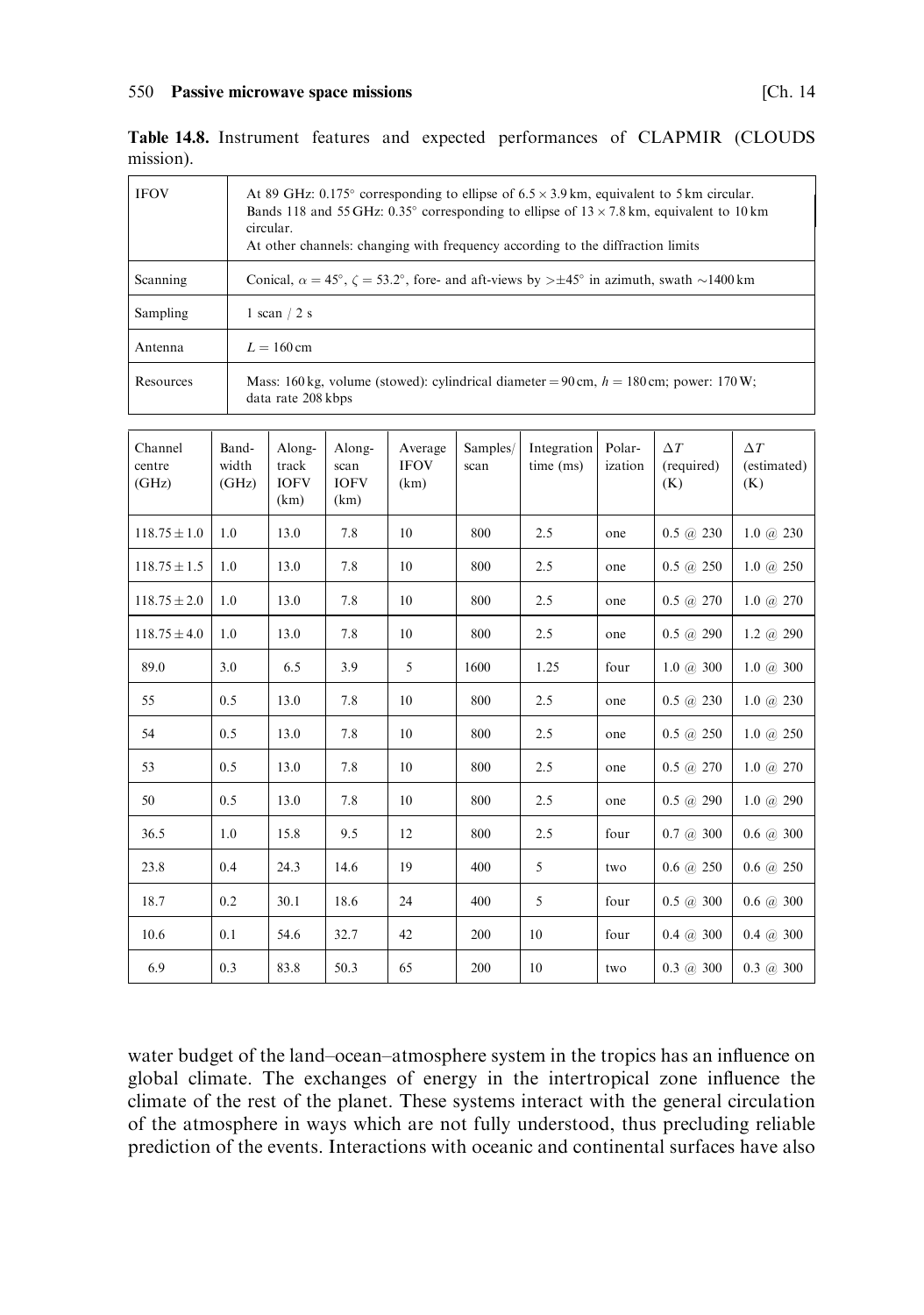to be accounted for, as for example the consequences in various regions of the El Niño - La Niña events (Philander, 1990; Raschke and Jacob, 1993; Sadourny et al., 1999; Sharkov, 1998).

Knowledge of the life cycle of tropical convective systems is limited by the lack of information from over the tropical oceans and many areas of tropical continents. Geostationary satellites provide a good space–time sampling of the cloud cover, but no information about water vapour profiles, deep cloud water content, or precipitation. Instruments to retrieve these quantities, based on microwave techniques, exist on polar orbiters, but they do not provide adequate sampling in the tropics (ESA, 1996b; Desbois, 1995, 1999; Gairola, 1999; Roca, 1999). TRMM, which was launched in 1997, is concerned mainly with estimation of tropical rainfall. The instruments used in TRMM are very well adapted to the study of tropical systems, but the low level of the orbit, and its inclination at 35°, do not allow a sampling of the equatorial region. Therefore the follow-up of this experiment calls for better sampling of the whole planet with passive instruments, using a constellation of satellites.

The principle of MEGHA-TROPIQUES is to get a satisfactory sampling of the intertropical band, and specially the latitudes between  $10^{\circ}$  and  $20^{\circ}$ , with instruments relevant for the water and energy budget of the tropical convective systems. This implies a low inclination orbit. The instruments have to be complementary to those that exist on geostationary satellites (VIS-IR imagers). Microwave instruments are, then, the right choice.

The basic principles of the MEGHA-TROPIQUES mission are therefore as follows:

- to provide simultaneous measurements of several elements of the atmospheric water cycle: water vapour, clouds, condensed water in clouds, precipitation and evapouration:
- to measure the corresponding radiative budget at the top of the atmosphere;
- to ensure high-temporal sampling in order to characterize the life cycle of the convective systems and to obtain significant statistics.

Given the general objectives and the principle of improved time sampling of the MEGHA-TROPIQUES experiment, the parameters that are specifically required by MEGHA-TROPIQUES are listed below. Different types of quantities are considered, according to the time scale (instantaneous, cumulated or time-averaged) and to the possibility of getting quantitative or qualitative information:

Instantaneous data:

- integrated water vapour:  $\sim 5\%$  to 10%  $\sim 2 \text{ kg/m}^2$  (outside clouds);  $\bullet$
- water vapour by layer (5 to 7 layers):  $10\%$  to  $20\%$ , (outside clouds);
- temperature, altitude of cloud top: 1 to  $2K$ ,  $\lt$  500 m;
- precipitation:  $\sim 50\%$  depending on rain, size of precipitating areas, convective/  $\bullet$ stratiform precipitation, range 0.5 to 50 mm/hour;
- latent heat release: indication on some classes, convective stratiform separation;  $\bullet$
- liquid water content: 0.05 to 0.1 kg/m<sup>2</sup>;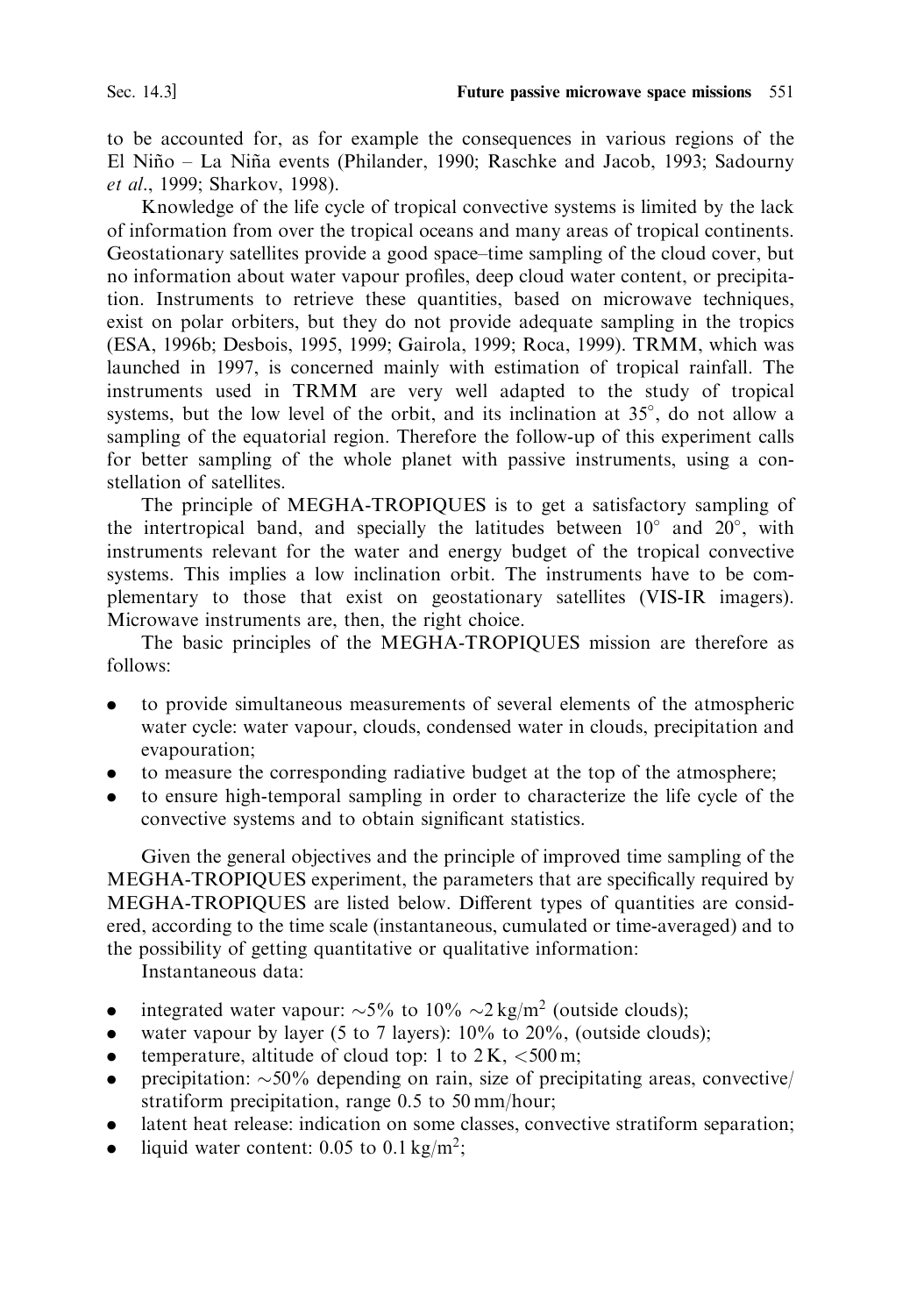#### 552 Passive microwave space missions

- cloud ice content: absence/presence, size of anyil clouds, indication on particle  $\bullet$ size:
- radiation budget terms:  $\sim$ 10 W/m<sup>2</sup>;  $\bullet$
- sea surface wind: 2 to  $5 \text{ m s}^{-1}$ ;
- vertical structure of systems: an indication of the vertical distribution of liquid water and precipitation in several layers (around 5).

SAPHIR is a continuous cross-track scanning. The mission specifications calls for determination with an accuracy of  $10\%$  to  $20\%$  of the humidity in six layers of the troposphere, over 10 km pixels, from  $2 \text{ km}$  up to  $12 \text{ km}$  height. To realize that performance, it is necessary to choose channels for which the atmospheric contribution to the radiance comes from different levels of the troposphere. This can be obtained by sampling an absorption line of water vapour by channels more or less close to the centre of the line. The selected line, already chosen for other instruments, is the strong line at  $183.3 \text{ GHz}$ . The sensitivity requirement is around  $1.5 \text{ K}$ .

MADRAS (Microwave Analysis and Detection of Rain And Atmosphere) is a canonical scanning radiometre; the microwave radiation from a scene is collected by antenna beams and then focused via a single dish to different horns. The requirement of two polarizations for most channels, classical in microwave radiometry, implies that the scenes have to be observed over a constant incidence angle. This incidence angle is between  $50^{\circ}$  and  $55^{\circ}$  (upper limit for each channel), in order to get the widest swath while keeping a manageable incidence angle.

The requirements for the channels and their respective mission is the following (frequency/resolutions):

10.6 GHz  $(50 \times 80 \text{ km})$ ; 18.7 GHz  $(50 \times 80 \text{ km})$ ; 23.8 GHz  $(40 \times 65 \text{ km})$ ; 36.5 GHz  $(40 \times 65 \text{ km})$ ; 89 GHz  $(10 \times 16 \text{ km})$ ; 157 GHz  $(6 \times 9 \text{ km})$ .

The polarization is  $H + V$ , except for 23.8 GHz which is H or V. Sensitivity requirement is around  $1K$  for the highest channels (89 GHz and  $157$  GHz) and  $0.5$  K for the others. The dish effective (along the beam axis) diametre is 76 cm. The ratio focal/diametre is 0.8. The beam efficiency is 0.95. A single horn will be used for the three channels: 18, 23 and 36 GHz.

MEGHA-TROPIQUES satellite launch is foreseen for late-2005.

#### 14.3.4 NPOESS program

The National Polar-orbiting Operational Environmental Satellite System (NPOESS) is a program currently in development for the purpose of providing global environmental measurements for use by the National Weather Service and other civil agencies, the Department of Defense (DoD), and the scientific research community (Flaming, 2000). NPOESS will replace the Polar-orbiting Operational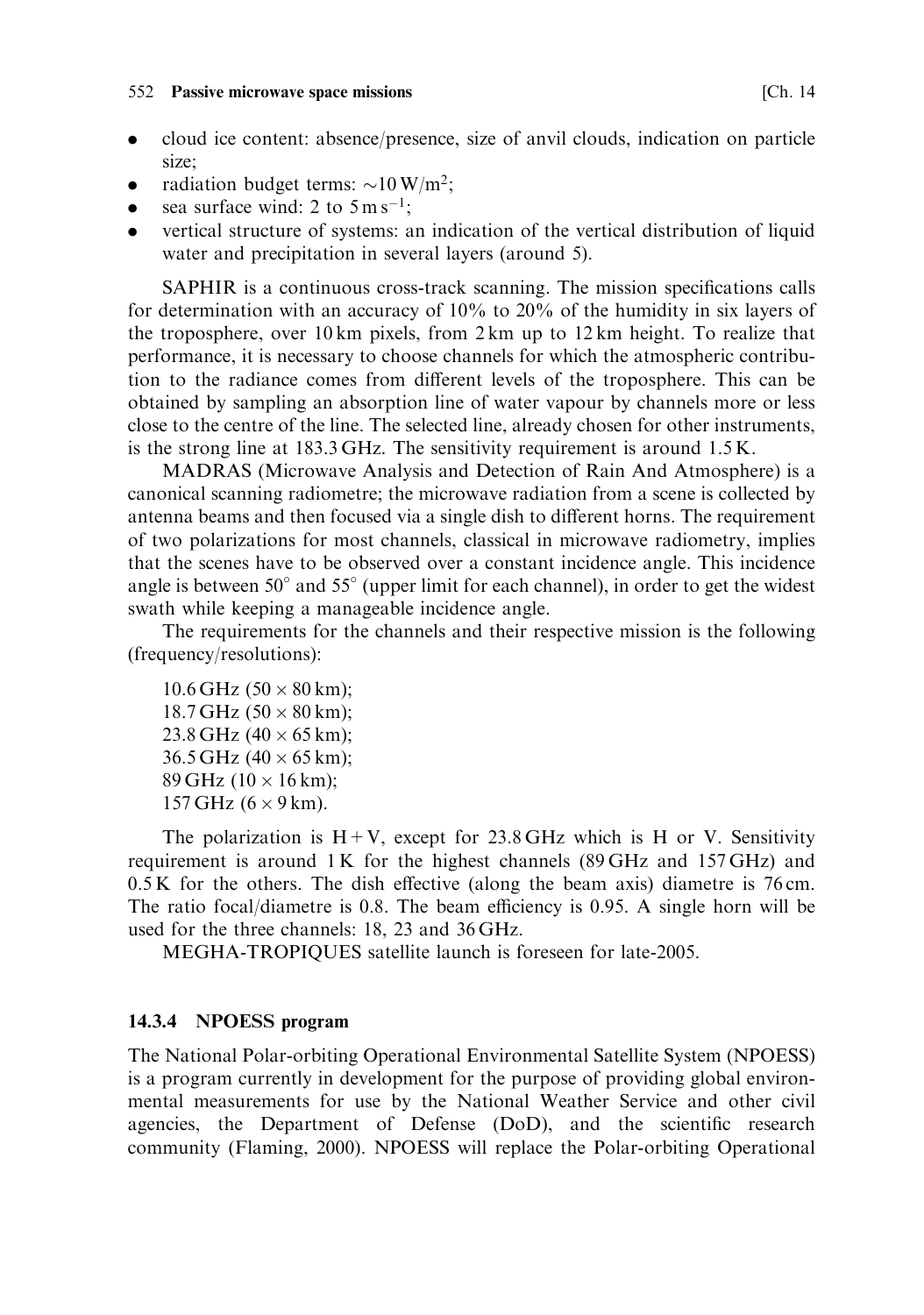Environmental Satellite (POES) constellation currently operated by the National Oceanic and Atmospheric Administration (NOAA) and the DoD's Defense Meteorological Satellite Support Program (DMSP), a constellation of satellites which are also in polar orbit performing operational environmental measurements. International agreements are also pending with the European Organization for the Exploitation of Meteorological Satellites (EUMETSAT) to incorporate and consolidate portions of that program with NPOESS.

The first NPOESS satellite is projected to be launched in 2008. The program will include replenishment satellites, and will provide measurements for at least a 10-year period.

Five of the NPOESS critical sensors are currently in development. These five are the Ozone Mapping and Profiler Suite (OMPS), the Cross-track Infrared Sounder (CrIS), the Global Positioning System Occultation Sensor (GPSOS), the Visible/ Infrared Imager Radiometre Suite (VIIRS) and the Conical Microwave Imager Sounder (CMIS).

The environmental data records (EDRs) measured by CMIS are extensive, and include the following:

- atmospheric vertical moisture profile;
- atmospheric vertical temperature profile;
- sea surface temperature;
- sea surface winds (speed and direction);
- soil moisture:
- precipitable water;  $\bullet$
- precipitation (type/rate);  $\bullet$
- pressure profile;
- total water content:  $\bullet$
- cloud base height;  $\bullet$
- cloud ice water path;  $\bullet$
- cloud liquid water;  $\bullet$
- snow cover/depth;  $\bullet$
- fresh water ice:
- ice surface temperature:
- tea ice age and sea ice edge motion:
- surface wind stress:
- land surface temperature;
- vegetation/surface type.  $\bullet$

These EDRs will be collected on a global basis approximately every 6 hours when the complete constellation of satellites is in place. These satellites will have nodal crossing times of 0530, 0930, and 1330, and will have CMIS on a satellite in each orbit.

It should be noted that CMIS will incorporate into a conical scan system both a surface measurement and atmospheric sounding capability; earlier instrumentation frequently performed surface measurements with a conical scan system, and employed a cross-track scan system for atmospheric soundings. CMIS represents a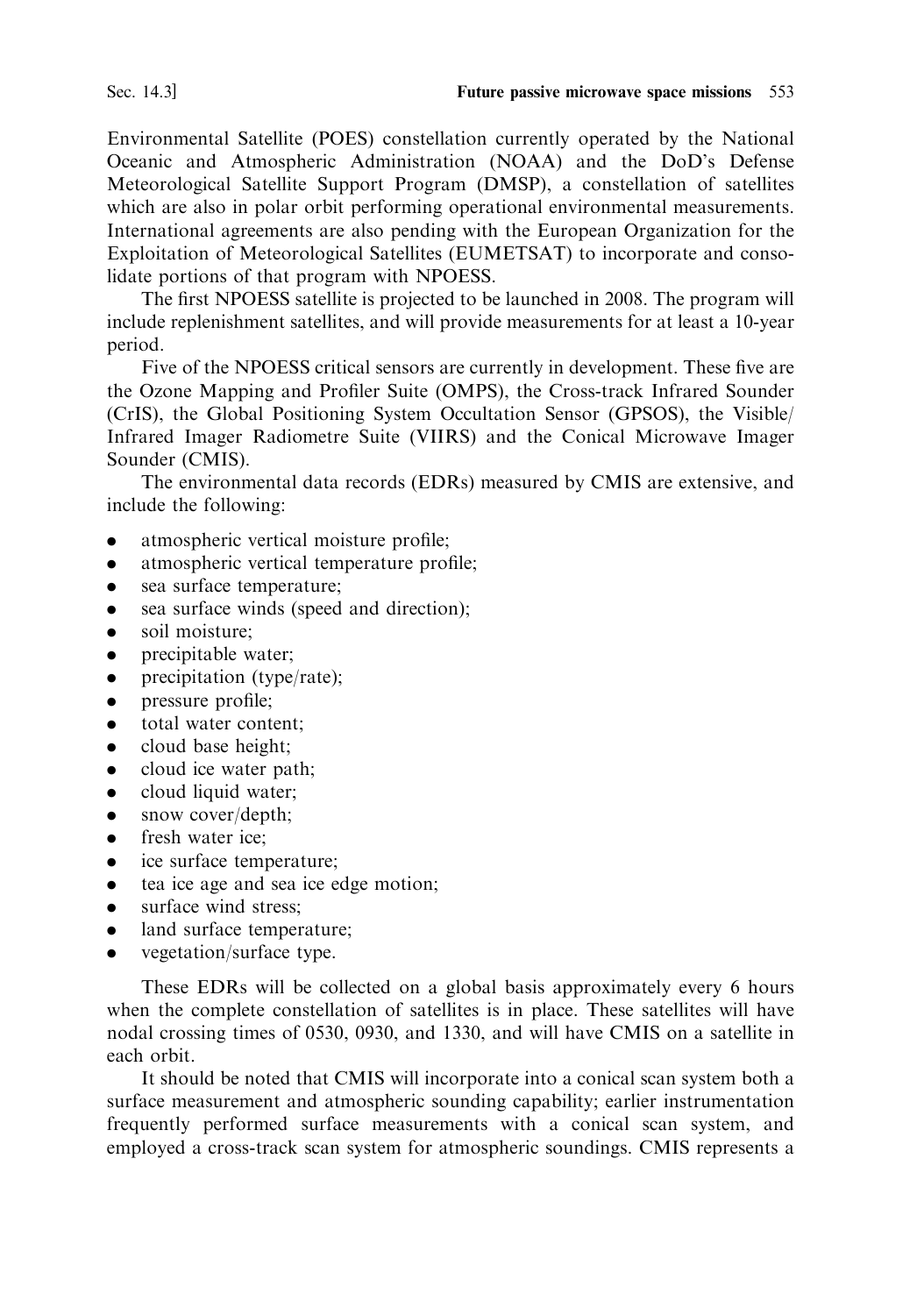| Mission                         | SSM/I | TMI | <b>SSMIS</b> | AMSR-E | <b>CMIS</b> |
|---------------------------------|-------|-----|--------------|--------|-------------|
| Antenna diametre (m)            | 0.6   | 0.6 | 0.7          | 1.6    | 2.5         |
| Number of measurement channels  |       | 9   | 24           | 12     |             |
| Mass (kg)                       | 56    | 62  | 96           | 324    | 250         |
| Power $(W)$                     | 45    | 50  | 135          | 350    | 225         |
| Operational design life (years) | 3     | 3   |              | 6      |             |

Table 14.9. Microwave sensor comparison.

continuation in the trend of microwave instruments that are more capable, but also more complex. In Table 14.9 some of the physical characteristics of the conical scan sensors mentioned above are compared with CMIS. The analysis of the table has distinctly guided the development of future microwave sensing instruments.

The approaches used by other instruments for satisfying measurement requirements suggest similar design characteristics may be used by CMIS. Soil moisture and sea surface temperature are measured by AMSR with a 6.9-GHz channel; atmospheric vertical temperature profiles are measured by AMSU-A using a series of channels in the 50–60 GHz range. The SSMIS (DMSP F16 satellite) is a instrument in terms of its development, and measures atmospheric water vapour using 150 GHz and 183 GHz channels; similar channels are also being used by AMSU-B to make the same measurements. Although not used in operational instruments constructed to date, the phenomenology suggests that frequencies greater than 183 GHz may have an application, if the appropriate technology can be developed. Thus, the measurements that CMIS must perform may span the frequency range from 6 to 183 GHz, or more, and may employ 77 channels and polarimetry methods for the measurement of vector winds. The physical size of the instrument, the large number of measurement channels required for the 20 EDRs, the sensitivity required for the measurement channels, and the very long operating life (7 years), all suggest the development of an extremely complex instrument.

#### 14.3.5 OSIRIS concept

A concept Ocean-salinity Soil-moisture Integrated Radiometre-radar Imaging System (OSIRIS) has been deeply studied for remote sensing of sea surface salinity from space using a large deployable mesh antenna system (Wilson et al., 2000). The antenna has a 6-m diametre offset-fed parabolic reflector with multichannel feedhorns and radiometres and a radar, operating at L and S bands. The entire system rotates about the nadir axis, providing a conical scan across a 900-km wide swath at a spatial resolution of about 40 km from a 600-km orbit altitude. The study includes evaluation of deployable mesh antennas and preferred antenna, spacecraft, and launch vehicle configurations. The key system characteristics are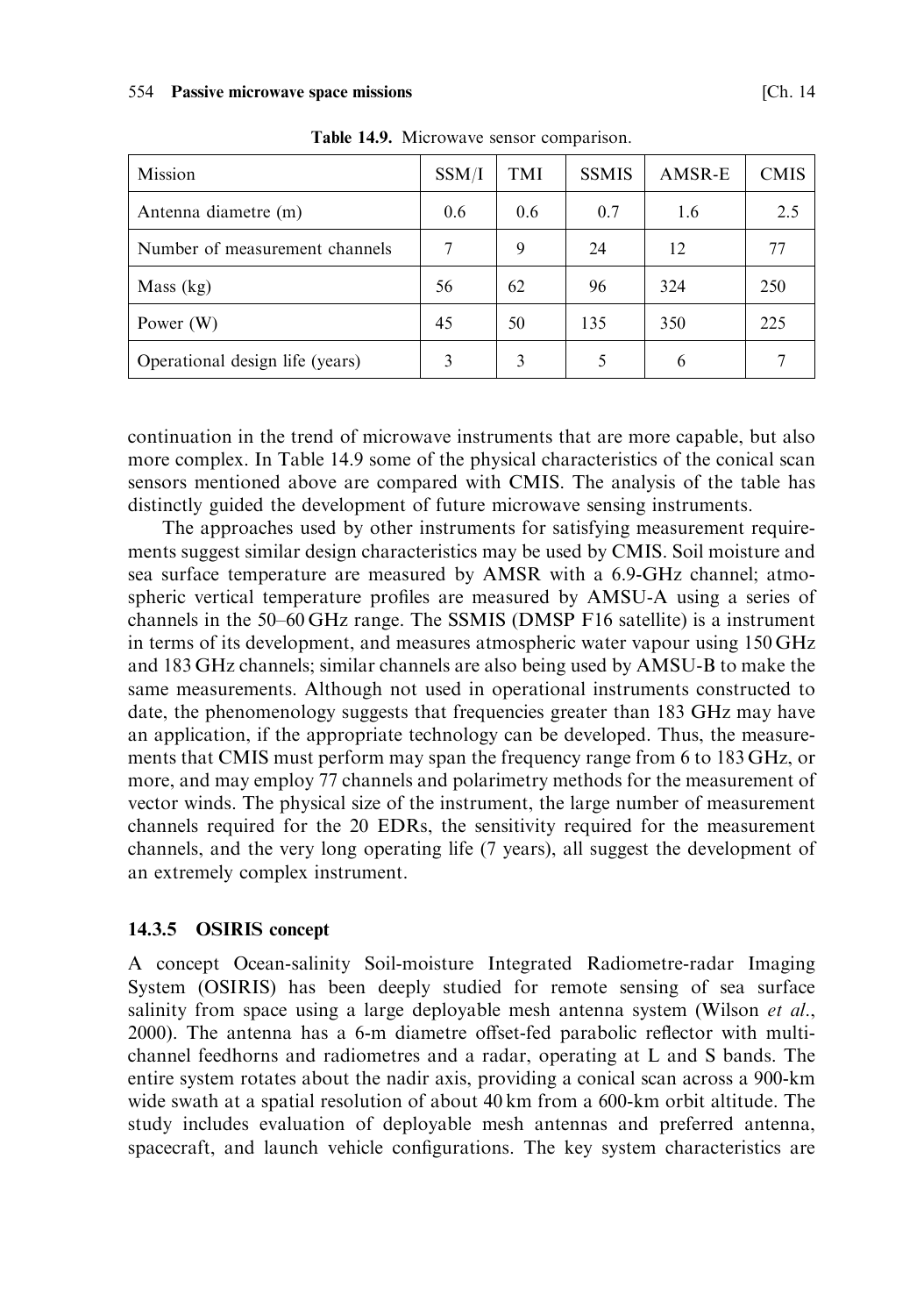| Radiometre frequencies (GHz)                      | 1.41 and 2.69                                    |  |
|---------------------------------------------------|--------------------------------------------------|--|
| Radiometre polarization                           | H, V; (1.41 GHz polarimetric)                    |  |
| Radar frequency (GHz)                             | 1.26                                             |  |
| Radar polarization                                | VV, HH, VH, HV                                   |  |
| Antenna type                                      | Offset-fed, parabolic, deployable mesh reflector |  |
| Aperture diametre (m)                             | 6                                                |  |
| Ocean incidence angle (degrees)                   | 40                                               |  |
| Number of feedhorns                               | 2 (each L/S-band, V/H-polarization)              |  |
| Beam widths (degrees)                             | 2.6° (approx. equal all channels)                |  |
| Antenna gain (dB)                                 | 35                                               |  |
| Beam efficiency $(\% )$                           | > 90                                             |  |
| Orbit type                                        | Polar, Sun-synchronous, 6 a.m./6 p.m.            |  |
| Altitude (km)                                     | 600                                              |  |
| Spatial resolution (km)                           | $35 \times 45$                                   |  |
| Swath width (km)                                  | 900                                              |  |
| Rotation rate (rpm)                               | 6                                                |  |
| Global coverage (days)                            | $2 - 3$                                          |  |
| Radiometre $\Delta T$ per footprint (K)           | 0.2                                              |  |
| Radiometre absolute accuracy and<br>stability (K) | 1 and 0.2                                        |  |
| Radar precision/stability (dB)                    | 0.2                                              |  |
| Power (W)                                         | 350                                              |  |
| Data rate (kbit/s)                                | 25                                               |  |
| Mass $(kg)$                                       | 530                                              |  |
| Mission duration (years)                          | 3                                                |  |

Table 14.10. Key baseline system characteristics of OSIRIS concept.

summarized in Table 14.10. The antenna conical scan system is a rotating, offset-fed, parabolic-mesh reflector, with two identical multichannel feedhorns, which feed the L- and S-band radiometres and the L-band radar. The two feedhorns provide separate beams that give overlapping contiguous footprints at the surface, and